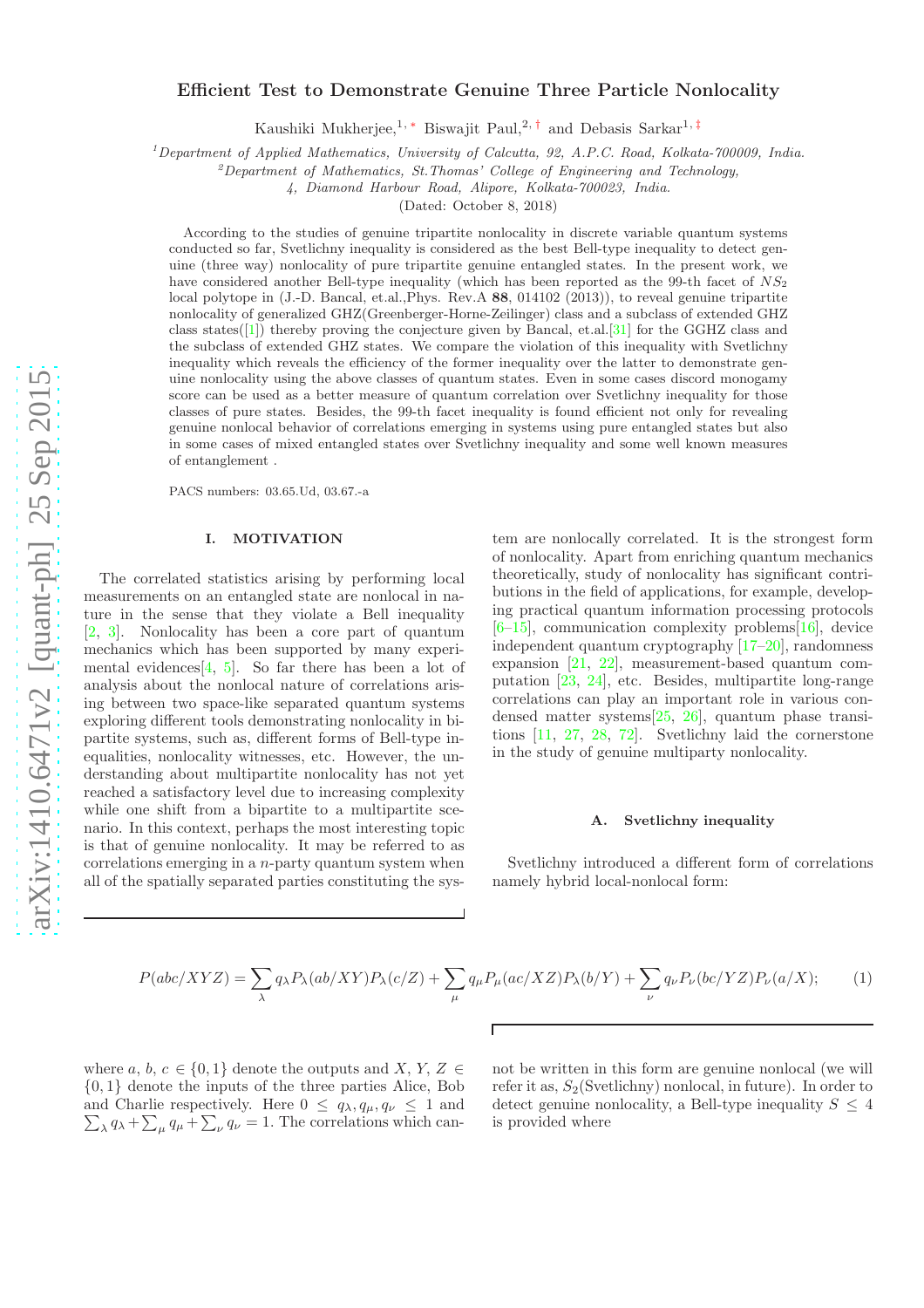<span id="page-1-0"></span>
$$
S = \langle X_0 Y_0 Z_0 \rangle + \langle X_1 Y_0 Z_0 \rangle - \langle X_0 Y_1 Z_0 \rangle + \langle X_1 Y_1 Z_0 \rangle + \langle X_0 Y_0 Z_1 \rangle - \langle X_1 Y_0 Z_1 \rangle + \langle X_0 Y_1 Z_1 \rangle + \langle X_1 Y_1 Z_1 \rangle, \tag{2}
$$

violation of which guarantees Svetlichny nonlocality([\[30\]](#page-11-20))  $(S_2 \text{ nonlocality}([31])$  $(S_2 \text{ nonlocality}([31])$  $(S_2 \text{ nonlocality}([31])$ . Svetlichny inequality has been further generalized to arbitrary number of parties [\[32,](#page-11-21) [33](#page-11-22)] and arbitray dimension  $[34, 35]$  $[34, 35]$  $[34, 35]$ . This inequality  $(2)$  is violated by GHZ and W states [\[36](#page-11-25)[–38](#page-11-26)] and can be regarded as a unique witness of genuine tripartite nonlocality in a scenario where each of the three parties performs two dichotomic measurements [\[30](#page-11-20)]. However, it can be regarded as a sufficient criteria only for detecting genuine nonlocality as there exist some genuine nonlocal correlations which satisfy this inequality [\[31,](#page-11-1) [39,](#page-11-27) [40\]](#page-11-28).

### B. Incompleteness of  $S_2$  correlations

The definition[\(1\)](#page-0-0) being general, no restrictions were imposed on the bipartite terms used in the inequality

[\(2\)](#page-1-0). There may be one-way or both way signaling between a pair of parties or both the parties may perform simultaneous measurements. Thus, Svetlichny type nonlocality and hence the inequality [\(2\)](#page-1-0) lacks physical motivation which in turn may lead to grandfather-style paradoxes [\[31\]](#page-11-1) and inconsistency in operational purposes [\[39,](#page-11-27) [40\]](#page-11-28). In [\[31\]](#page-11-1) Bancal et.al., removed this sort of ambiguity by putting restrictions on the bipartite terms and thereby provided two alternative definitions of nonlocality:  $NS_2$ (no signaling) type and  $T_2$ (time ordering) type.

### C.  $NS_2$  correlations and Bancal etal.'s conjecture

Among these two types, in the  $NS<sub>2</sub>$  type nonlocality, bipartite correlation terms abide by the no signaling criteria:

$$
P(abc/XYZ) = \sum_{\lambda} q_{\lambda} P_{\lambda}(ab/XY) P_{\lambda}(c/Z) + \sum_{\mu} q_{\mu} P_{\mu}(ac/XZ) P_{\lambda}(b/Y) + \sum_{\nu} q_{\nu} P_{\nu}(bc/YZ) P_{\nu}(a/X)
$$
(3)

where the bipartite terms satisfy no signaling conditions of the form:

<span id="page-1-1"></span>
$$
P_{\lambda}(a/XY) = P_{\lambda}(a/XY') \quad \forall a, X, Y, Y'
$$
 (4)

<span id="page-1-2"></span>
$$
P_{\lambda}(b/XY) = P_{\lambda}(b/X'Y) \quad \forall b, X, X', Y. \tag{5}
$$

The correlations which are of the above form are called  $NS_2$ (no signaling) local. Otherwise, they are  $NS_2$  nonlocal. The no signaling constraints imposed on the bipartite terms exclude the possibility of the outcomes of one or two parties influencing the inputs of the remaining one. Hence this form of nonlocality is in general weaker than that of Svetlichny nonlocality. In [\[31\]](#page-11-1), 185 Bell-type inequalities are given which constitute the full class of facets of  $NS<sub>2</sub>$  local polytope. Violation of any of these facets (Bell-type inequalities) guarantees  $NS_2$ nonlocality. Svetlichny inequality constitute the 185-th class. So far, mostly the 185-th class facet inequality, i.e., Svetlichny inequality $(2)$  has been used as a tool to demonstrate genuine nonlocality. For instance, in [\[36](#page-11-25)] S. Ghose et.al., analyzed the relation between genuine nonlocality and three-tangle (genuine tripartite entangle-ment measure)[\[41\]](#page-11-29) for the class of GGHZ  $[1, 42]$  $[1, 42]$  and Maximal Slice(MS) states [\[43](#page-11-31)].The latter are included in the subclass S of extended GHZ states  $[1, 42]$  $[1, 42]$  $[1, 42]$ . They showed that up to projective measurements, GGHZ states show genuine nonlocality for three-tangle  $(\tau)$  greater than  $\frac{1}{3}$ whereas MS states violate Svetlichny inequality for any positive value of  $\tau$ . In [\[37](#page-11-32)], closed forms of the bounds of Svetlichny inequality were derived for extended GHZ and W class of states. In the framework where a complete set of Bell-type inequalities were introduced by Bancal et. al.([\[31\]](#page-11-1)), it was conjectured that genuine tripartite entanglement of a pure state guarantees genuine nonlocality. With the help of one of these Bell-type inequalities (168-th class), Adesso et. al., investigated the genuine tripartite nonlocality of three-mode Gaussian states in continuous variable systems [\[44](#page-11-33)]. Besides, in[\[45\]](#page-11-34) Almeida et.al., provided sufficient criteria for a quantum system to be fully nonlocal according to a given partition and also to be genuinely multipartite nonlocal. Other than the statistical approach  $[30, 31]$  $[30, 31]$  genuine nonlocality of tripartite states was revealed with the aid of Hardy type argument [\[46](#page-11-35)[–48\]](#page-11-36). Apart from demonstrating nonlocality in quantum systems, an information theoretic measure of discord monogamy score [\[49,](#page-11-37) [50](#page-11-38)] has been used to exploit quantum correlations beyond entanglement for multipartite systems. Although all these studies have contributed in providing different means of demonstrating nonlocality and thereby quantumness in different physical systems, yet, it is still a matter of interest to develop better tools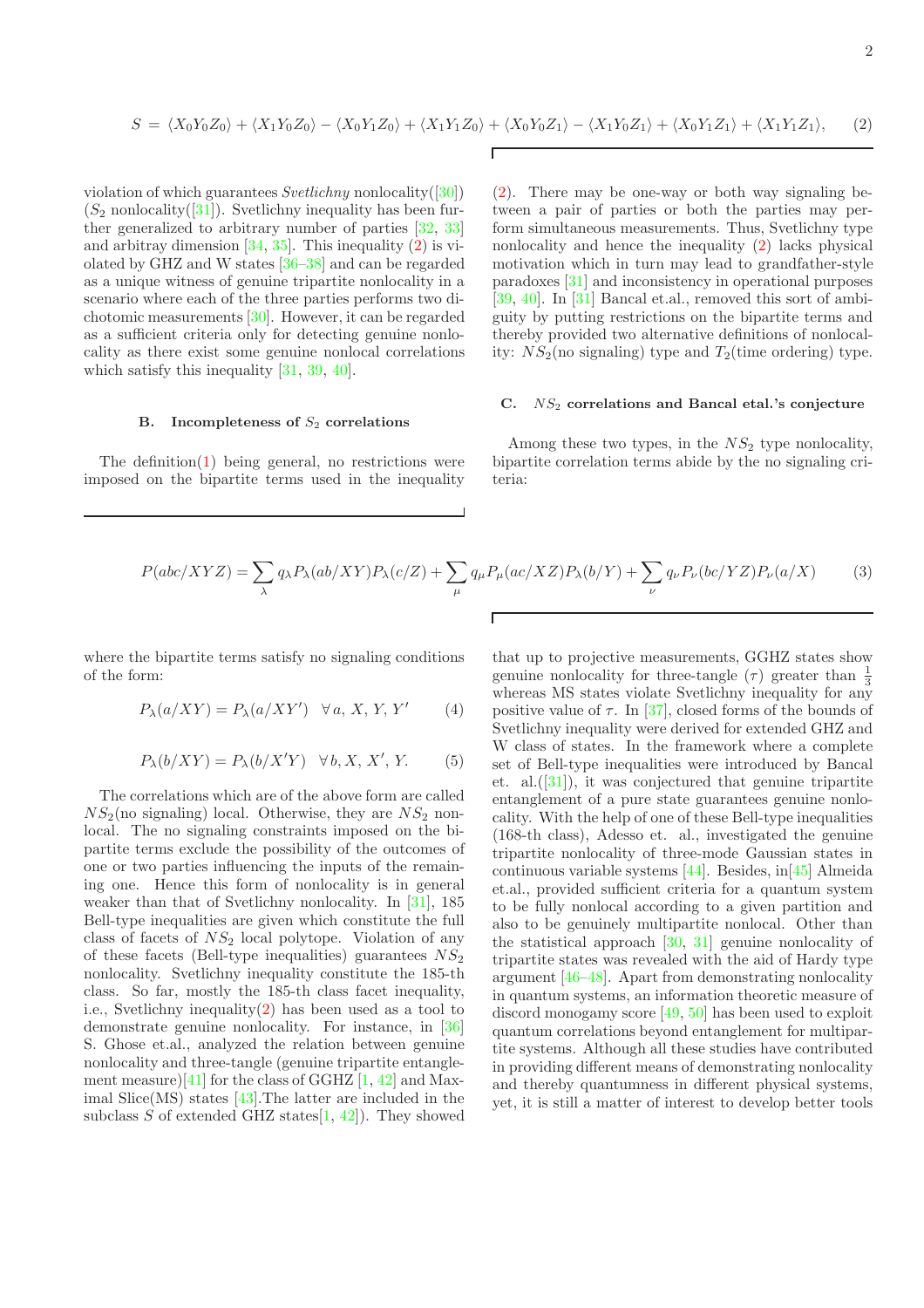for exploiting the same. Our work basically focuses in this direction.

#### D. Summary of the work

We have used one of the facets of  $NS<sub>2</sub>$  local polytope as a better tool than Svetlichny for demonstrating three way nonlocal nature of correlations emerging in discrete variable quantum systems. This in turn is useful to analyze the existing relation in between nonlocal nature of the resulting correlations with that of genuine tripartite entanglement of the quantum states involved in the systems. We have used the 99-th class facet of the  $NS<sub>2</sub>$  local polytope  $[31]$  $[31]$ . The 99-th facet inequality  $([31])$  is given by:

<span id="page-2-0"></span>
$$
NS \le 3. \tag{6}
$$

where  $NS = \langle X_1Y_1 \rangle + \langle X_0Y_0Z_0 \rangle + \langle Y_1Z_0 \rangle + \langle X_1Z_1 \rangle \langle X_0 Y_0 Z_1 \rangle$ . For this facet, we derive the closed form of maximum violation for two class of pure tripartite states: GGHZ and a subclass  $(S)$  of extended GHZ states  $([1])$  $([1])$  $([1])$ under projective measurements. Interestingly the 99-th class facet (Eq[.6\)](#page-2-0) helps us to reveal genuine nonlocality of GGHZ states for any non zero value of  $\tau$  unlike Eq[\(2\)](#page-1-0), where the same is revealed only for  $\tau > \frac{1}{3}$ . This in turn proves the conjecture made by Bancal et.al.,([\[31](#page-11-1)]) for the GGHZ class of states. Further, a comparative study of the violations of 99-th facet inequality and Svetlichny inequality for the subclass  $S$  of extended GHZ states reveals that the former $(6)$  gives advantage over the latter for a certain range of  $\tau$ . In particular, MS class of states  $(a$  subclass of  $S)$  exhibits genuine tripartite nonlocality for any positive amount of  $\tau$  for both of these facet inequalities. Consequently, 99-th class facet inequality $(6)$ emerges as a more efficient tool compared to Svetlichny for revealing three-way nonlocality in a quantum system using the above mentioned two classes of pure tripartite states. Quantumness is revealed in a system via generation of nonlocal correlations. From that perspective 99-th facet inequality serves as a good measure of quantum correlation behaving in a similar manner as discord monogamy score  $(\delta_D)$  for the complete GGHZ class and also for subclass S of extended GHZ class. The similarity in the pattern of variation of discord monogamy score  $(\delta_D)$  and that of amount of violation of 99-th facet inequality with the state parameter or amount of entanglement also supports the fact that  $\delta_D$  helps us to detect genuine nonlocality via revelation of quantumness even in some cases where Svetlichny inequality cannot be used as a tool to detect genuine nonlocality of these two classes of pure states. For instance, considering GGHZ class of states,  $\delta_D > 0$  in the subinterval [0, 0.393] of the interval  $[0,\frac{\pi}{4}]$  of the state parameter  $(\eta)$  where the class reveals nonlocality (guaranteed by violation of the 99-th facet inequality) but Svetlichny cannot be used to demonstrate the same. Similar sort of results also exist for  $\mathrm{subclass}(S)$ 

of extended GHZ class of states. In case of mixed tripartite states, the main focus so far was on analyzing the entanglement properties of the states via various entanglement measures. Here we have studied nonlocal behavior of noisy GHZ states, noisy MS states and some family of high rank mixed states(whose explicit expressions for the three-tangle( $\tau$ ) are reported in [\[55](#page-11-39)[–59\]](#page-12-1)) by providing closed forms of violation of 99th facet inequality $(6)$ . Our work can be organized as follows: Section (II) deals with some mathematical prerequisites. Bounds for violation of the 99th facet $(6)$  are discussed in Section(III). Next three sections(IV-VI) deal with various sides of getting advantage of the 99th facet over Svetlichny inequality[\(2\)](#page-1-0) from physical point of view. In Section(VII) we end up with a conclusion.

### II. PRELIMINARIES

To begin with we first explain the three-tangle  $(\tau)$ which is used as the measure of genuine tripartite entanglement [\[41\]](#page-11-29):

$$
\tau = \mathcal{C}_{1(23)}^2 - \mathcal{C}_{12}^2 - \mathcal{C}_{13}^2 \tag{7}
$$

 $\mathcal{C}_{1(23)}^2$  is a measure of entanglement between the first qubit(1) and the joint state of the last two qubits  $(2, 3)$ .  $\mathcal{C}_{12}^2$  and  $\mathcal{C}_{13}^2$  are the concurrences [\[60](#page-12-2)] measuring nature of bipartite entanglement between qubits 1, 2 and 1, 3 respectively.  $\tau$  remains invariant under permutation of the indices  $(1, 2, 3)$  and lies in the interval  $[0, 1]$ . For separable and bi-separable states  $\tau = 0$  and for GHZ state, it is 1. For a three-qubit pure state of the form:

$$
|\psi\rangle\,=\,a|011\rangle+b|101\rangle+c|110\rangle+d|000\rangle+he^{i\gamma}|111\rangle\,\,\,(8)
$$

three-tangle is given by

$$
\tau = 4d\sqrt{(dh^2 - 4abc)^2 + 16abcdh^2\cos^2\gamma} \tag{9}
$$

Quantum Monogamy Score: Monogamy constrains the sharing of quantum correlations among subsystems of a multipartite quantum state. For a tripartite quantum state  $\rho_{ABC}$ , a bipartite quantum correlation measure (Q) is monogamous (with  $A$  as the "nodal observer") if

<span id="page-2-1"></span>
$$
\mathcal{Q}(\rho_{A:BC}) \ge \mathcal{Q}(\rho_{AB}) + \mathcal{Q}(\rho_{AC}). \tag{10}
$$

Here,  $\mathcal{Q}(\rho_{AB})$ ,  $\mathcal{Q}(\rho_{AC})$  and  $\mathcal{Q}(\rho_{A:BC})$  denotes quantum correlation (considering  $Q$  as a bipartite measure) between subsystems  $(A, B)$ ,  $(A, C)$  and between system  $A$ and subsystems B and C taken together respectively. The above inequality can be recast as

$$
\delta_{\mathcal{Q}} \equiv \mathcal{Q}(\rho_{A:BC}) - \mathcal{Q}(\rho_{AB}) - \mathcal{Q}(\rho_{AC}) \ge 0. \tag{11}
$$

 $\delta_{\mathcal{O}}$  is regarded as the monogamy score. If discord  $(D)$  is considered as the quantum correlation measure  $(Q)$  then we get discord monogamy score [\[49,](#page-11-37) [50\]](#page-11-38):

<span id="page-2-2"></span>
$$
\delta_D = D(\rho_{A:BC}) - D(\rho_{AB}) - D(\rho_{AC}) \qquad (12)
$$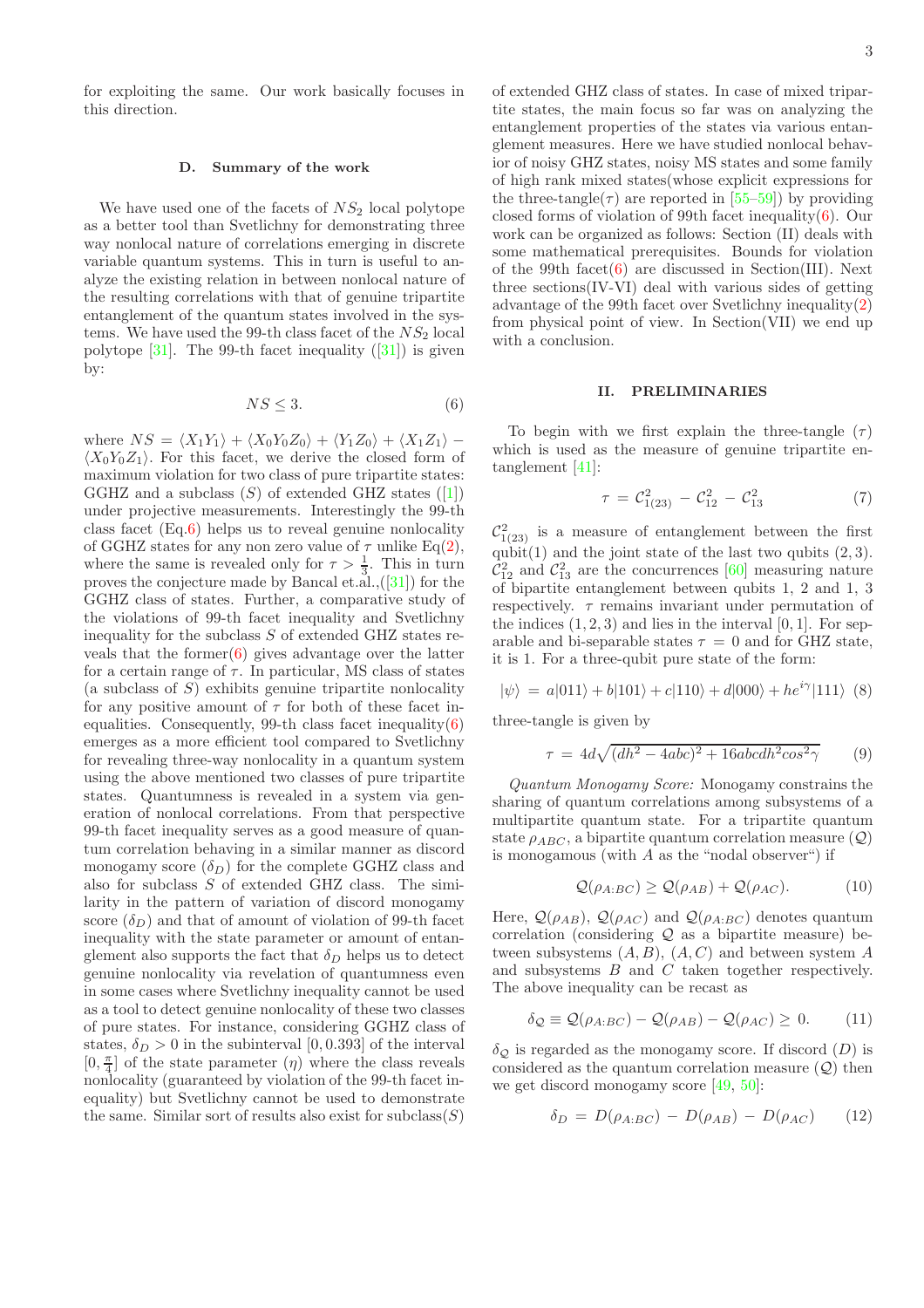where  $D(\rho_{AB})$  denotes quantum discord between subsystems  $\ddot{A}$  and  $\ddot{B}$  [\[61](#page-12-3)[–63](#page-12-4)]. Discord monogamy score  $(\delta_D)$  has been interpreted as a multiparty informationtheoretic quantum correlation measure [\[50\]](#page-11-38). A tripartite state  $\rho_{ABC}$  satisfies monogamy relation (Eq.[\(10\)](#page-2-1)), if  $\delta_D > 0$ , whereas it violates Eq[.10,](#page-2-1) if  $\delta_D \leq 0$ .

## III. BOUNDS FOR BELL INEQUALITY VIOLATION

## A. GGHZ class

First we consider generalized Greenberger-Horne-Zeilinger (GGHZ) class of states [\[1\]](#page-11-0):

<span id="page-3-0"></span>
$$
|\varphi_{GGHZ}\rangle = \cos \eta |000\rangle + \sin \eta |111\rangle \text{ where } \eta \in [0, \frac{\pi}{4}].
$$
\n(13)

The GHZ states([\[64\]](#page-12-5)) are for  $\eta = \frac{\pi}{4}$ . The GGHZ states are significant for the study of nonlocality as they are the only class of pure three qubit states such that all information about them can be coded in the corresponding tripartite correlations (they cannot be uniquely reconstructed from the corresponding reduced two-qubit states) [\[65\]](#page-12-6). Besides, because of inherent symmetry in their structure [\[43\]](#page-11-31), they possesses some unique entanglement characteristics for which they are useful in various information processing protocols. For this class of states the bound of Eq. $(6)$  is given by(see Appendix.A),

<span id="page-3-1"></span>
$$
S \le B_1
$$
 where  $B_1 = 1 + 2\sqrt{1 + \sin^2 2\eta}$ . (14)

Here  $\tau = \sin^2 2\eta$ . Except for  $\eta = 0$ , the class of states [\(13\)](#page-3-0) has genuine tripartite entanglement. Thus, from Eq. $(14)$  we have:

<span id="page-3-3"></span>
$$
B_1 = 1 + 2\sqrt{1 + \tau}.\tag{15}
$$

The closed form of violation of Svetlichny inequality is given by  $([36]) S < B_2$  $([36]) S < B_2$  $([36]) S < B_2$  where

<span id="page-3-4"></span>
$$
B_2 = 4\sqrt{1-\tau} \quad \text{if } \tau \le \frac{1}{3}
$$

$$
= 4\sqrt{2\tau} \quad \text{if } \tau \ge \frac{1}{3}.
$$
 (16)

Hence for any amount of genuine tripartite entanglement  $(\tau > 0)$ , genuine nonlocality is revealed (using 99-th facet inequality), i.e.,  $B_1 > 3$  (FIG.2). Whereas the restrictions imposed on the amount of tripartite entanglement is  $\tau \in (\frac{1}{3}, 1]$  to show genuine nonlocality (FIG.1) when Svetlichny inequality is used [\[36\]](#page-11-25).



FIG. 1: The variation of violation of Svetlichny inequality with three-tangle  $\tau$  is plotted for GGHZ (dashed line) and MS (solid line) subclasses  $(36)$ ) of states. MS violates Svetlichny for any value of  $\tau$  unlike that of GGHZ class which reveals genuine nonlocality

(S<sub>2</sub> nonlocality) for  $\tau > \frac{1}{3}$ .



FIG. 2: The amount of nonlocality in terms of the 99-th class facet inequality violation  $(NS_2$ -nonlocality  $(31)$  increases monotonically with the amount of tripartite entanglement  $(\tau)$  for both GGHZ and MS subclasses. This figure shows that violation is obtained for any amount of three-tangle.

#### 1. Bell inequality violation as a measure of quantumness

It has already been mentioned that as violation of a Bell inequality gurantees nonlocal behaviour of a physical system, hence it may be considered as a mean of detecting quantumness(nonclassicality) of a quantum state. So from that perspective violation of a Bell inequality may be compared with a standard measure of quantumness. For that purpose we have considered here discord monogamy score. For GGHZ class, discord monogamy score(see Appendix.C) is given by:

<span id="page-3-2"></span>
$$
\delta_D = -(\cos^2 \eta \log_2(\cos^2 \eta) + \sin^2 \eta \log_2(\sin^2 \eta)) \quad (17)
$$

Both  $B_1$  and  $\delta_D$  are functions of state parameter  $\eta$ .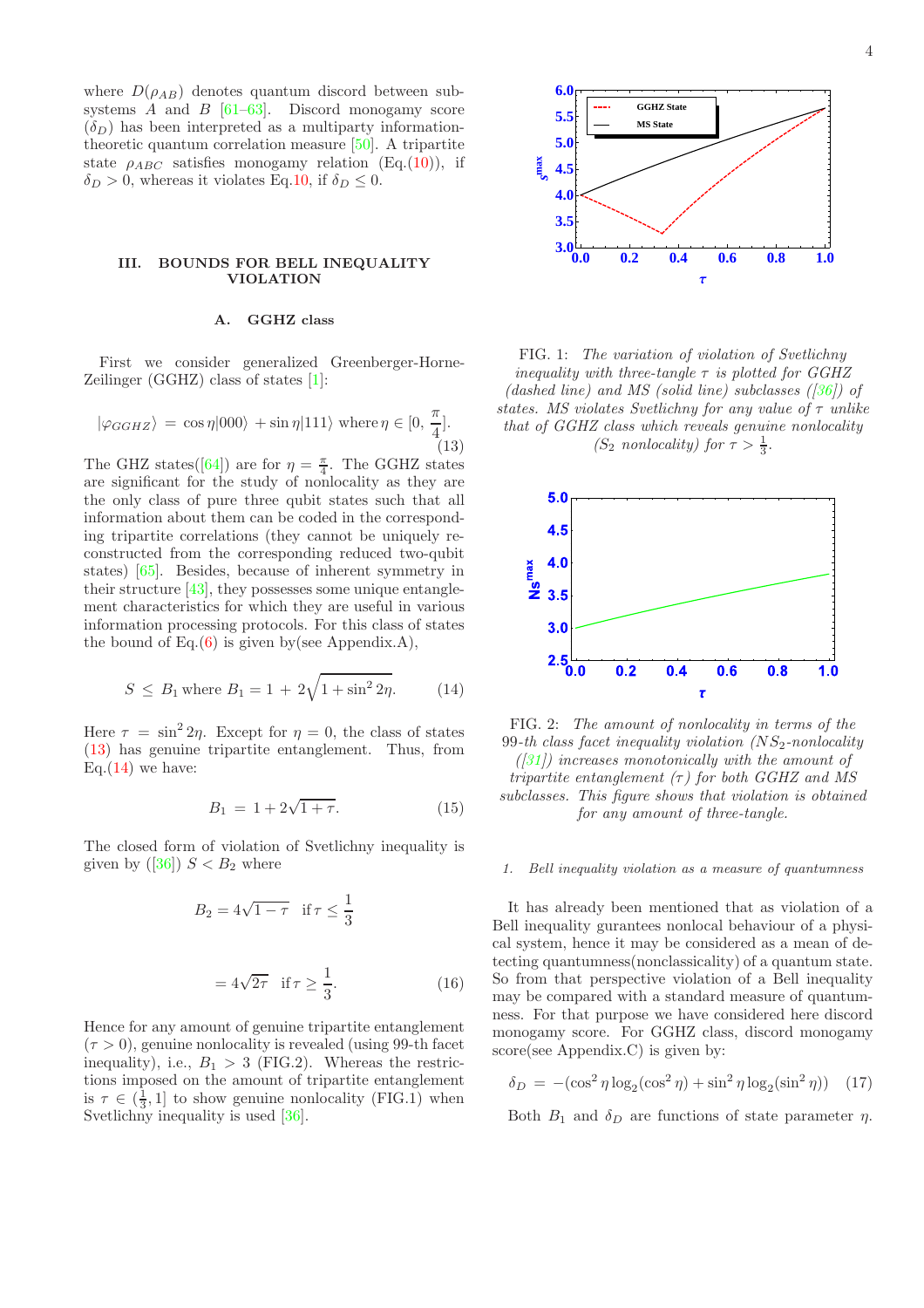Figure 3 shows that the curve of the quantum correlation measure  $(\delta_D)$  and that of the bound  $(B_1)$  both vary in a similar fashion. For  $\eta \in [0, \frac{\pi}{4}]$  Svetlichny inequality  $(2)$  is not violated in the sub interval  $[0, 0.393]$  whereas states show nonlocal character by violating 99-th facet inequality  $(6)$ . Also, within this sub interval the states have positive discord monogamy score  $(\delta_D)$ . The states having higher measure of quantum correlation show greater violation of Eq.[\(6\)](#page-2-0) unlike that of violation of Svetlichny inequality [\(2\)](#page-1-0) (FIG.3).



FIG. 3: The degree of violation of 99-th facet inequality  $(6)$ , Svetlichny inequality  $(2)$  and discord monogamy score  $(\delta_D)$  are plotted against state parameter  $\eta$ .

Clearly, the nature of the curve representing degree of violation [\(6\)](#page-2-0) is the same as that of  $\delta_D$  [\(17\)](#page-3-2) curve which in turn implies that the degree of violation of  $Eq. (6)$  $Eq. (6)$  is more for the states having greater value of  $\delta_D$ .

However, if violation of  $Eq. (2)$  $Eq. (2)$  is considered, there exist states belonging to the GGHZ class for which  $\delta_D > 0$  but those states cannot reveal genuine nonlocality in terms of violation of Svetlichny inequality [\(2\)](#page-1-0).

## B. Extended GHZ class

The subclass  $(S)$  of extended GHZ class of states has the form( $[1]$ ):

<span id="page-4-0"></span>
$$
|\chi\rangle = \lambda_0|000\rangle + \lambda_3|110\rangle + \lambda_4|111\rangle \tag{18}
$$

where,  $\lambda_i \in [-1, 1]$ , and  $\sum_{i=0,3,4} \lambda_i^2 = 1$ . For  $\lambda_0 = \frac{1}{\sqrt{2}}$  $\frac{1}{2}$ ,  $\lambda_3 = \frac{\cos \eta}{\sqrt{2}}$  $rac{\sin \eta}{2}$  and  $\lambda_4 = \frac{\sin \eta}{\sqrt{2}}$  $\frac{q}{2}$ , we get the  $MS\ states([43])$  $MS\ states([43])$  $MS\ states([43])$ :

<span id="page-4-1"></span>
$$
\frac{1}{\sqrt{2}}(|000\rangle + \cos \eta |110\rangle + \sin \eta |111\rangle)) \eta \in [0, \frac{\pi}{4}]. \quad (19)
$$

#### 1. Bounds for MS subclass

The MS subclass of extended GHZ states have various practical applications. For instance the maximally

entangled GHZ state:  $\frac{|000\rangle + |111\rangle}{\sqrt{2}}$  (belonging to both MS and GGHZ subclasses) has been used in various physical processes  $[13-15, 66]$  $[13-15, 66]$ . For MS state, the NS bound is given by (see Appendix-B):

<span id="page-4-2"></span>
$$
B_3 = 1 + 2\sqrt{1 + \sin^2 \eta}.
$$
 (20)

Here,  $\tau = \sin^2 \eta$ . Using this relation, the above bound gets modified as:

$$
B_3 = 1 + 2\sqrt{1 + \tau}.
$$

Hence  $B_3$  is of the same form as that of  $B_1$  [\(15\)](#page-3-3). Another class of MS states obtained by swapping qubits of second and third parties yield the same bound  $(B_3)$ . So any amount of genuine tripartite entanglement suffices to produce violation of Eq. $(6)$ . A comparison of the different values of the bounds  $(B_1, B_3)$  obtained by using GGHZ and MS class suggest that for  $\sin^2 \eta > 0.75$ GGHZ class yields more nonlocality in terms of violation of Eq. $(6)$ . Besides, for a given amount of genuine tripartite entanglement both the classes give the same amount of violation of  $Eq.(6)$  $Eq.(6)$  in contrast to the violation of Svetlichny inequality where MS gives more violation than GGHZ [\[36,](#page-11-25) [67](#page-12-8), [68](#page-12-9)]. It is also interesting to note that variation of maximum quantum violation of 99-th facet inequality (upto projective measurements) by a tripartite state belonging to GGHZ or MS class with that of tripartite entanglement measure  $\tau$  is analogous to variation of maximum quantum violation of CHSH inequality [\[69\]](#page-12-10)  $(2\sqrt{1+C_{12}^2})$  for two-qubit pure states [\[70](#page-12-11), [71\]](#page-12-12) with that of bipartite entanglement measure  $C_{12}^2$  (FIG.4).



FIG. 4: The red curve gives variation of maximum quantum violation(T) of 99-th facet inequality  $(6)$  with that of  $\tau$  whereas the dashed curve represents variation of maximum quantum violation $(B)$  of CHSH inequality with  $C_{12}^2$ . Evidently, both the violations vary with the corresponding entanglement measures in a similar fashion.

### 2. Bounds for subclass S

The amount of tripartite entanglement of the subclass S of extended GHZ states [\(18\)](#page-4-0) is:  $\tau = 4\lambda_0^2 \lambda_4^2$  and the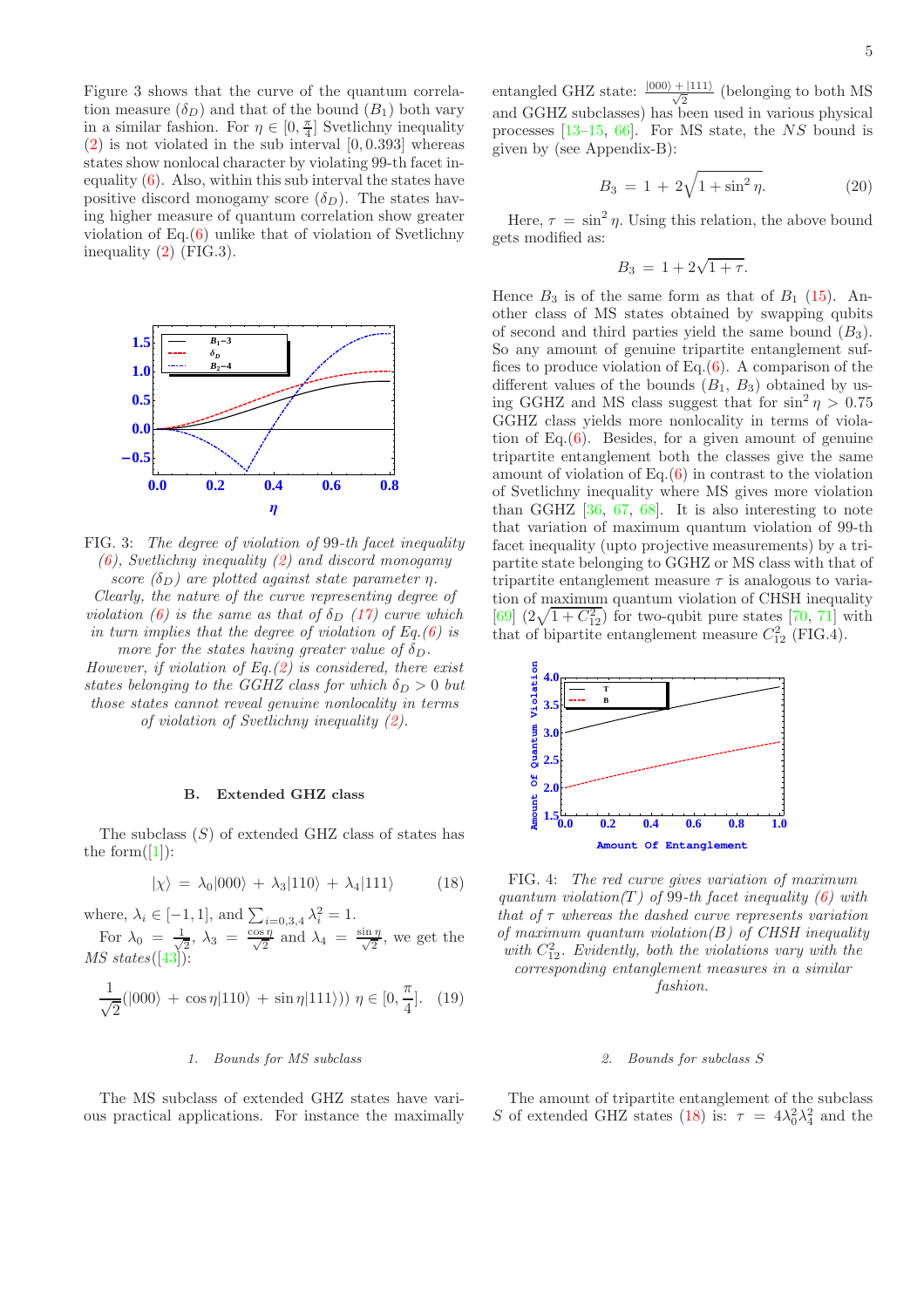measure of bipartite entanglements are:  $C_{12}^2 = 4\lambda_3^2\lambda_0^2$ ,  $C_{13}^2 = 0$  and  $C_{23}^2 = 0$ . The bound for Svetlichny inequality is  $([37])$  $([37])$  $([37])$ :

$$
S\leq B_4
$$

where

$$
B_4 = 4\sqrt{1 - \tau}, \text{ if } \tau \le \frac{1 - C_{12}^2}{3}
$$

$$
= 4\sqrt{C_{12}^2 + 2\tau}, \text{ if } \tau > \frac{1 - C_{12}^2}{3}.
$$
(21)

and for the 99-th facet inequality [\(6\)](#page-2-0) the bound (see Appendix-B) is:

$$
S\,\leq\,B_5
$$

where

$$
B_5 = 3 \text{ if } \tau \le \frac{C_{12}^2 (1 - C_{12}^2)}{1 + C_{12}^2},
$$

<span id="page-5-0"></span>
$$
= 1 + \sqrt{A + 2C} + \sqrt{A - 2C} \text{ if } \tau > \frac{C_{12}^2 (1 - C_{12}^2)}{1 + C_{12}^2}
$$
\n(22)

where,  $A = 1 + \tau$ ,  $C = \sqrt{C_{12}^2(1 - \tau - C_{12}^2)}$ . As,  $4\sqrt{1-\tau} \leq 4$ , this class violates Svetlichny inequality [\(2\)](#page-1-0) if  $C_{12}^2 + 2\tau > 1$ . Hence up to projective measurements,  $S_2$  nonlocality is revealed in a quantum system using this subclass  $(S)$  only if  $\tau \in (\frac{1-C_{12}^2}{2}, 1]$ . But for the states belonging to S for which  $\lambda_0 = \frac{1}{\sqrt{2}}$  $\frac{1}{2}$ ,  $S_2$  nonlocality is obtained for any positive value of  $\tau$ (See Appendix D). As the Maximal Slice states [\(19\)](#page-4-1) belongs to this category, the results related to nonlocality of MS states reported in [\[36\]](#page-11-25) can be easily recovered from here. Now, 99-th facet inequality is violated if  $B_5 > 3$ , which in turn implies that  $\tau$  must lie in  $\left(\frac{C_{12}^2(1-C_{12}^2)}{1+C_{12}^2}, 1\right)$ . Clearly any tripartite state belonging to the subclass S and characterized by  $\lambda_0 = \frac{1}{\sqrt{2}}$  $\frac{1}{2}$  (See Appendix D) violates 99-th facet inequality $(6)$ . But in general for any state belonging to the subclass  $S$ , unlike Svetlichny inequality  $(2)$ , the 99th facet inequality  $(6)$  helps us to reveal  $NS<sub>2</sub>$  nonlocality of the correlations emerging from the quantum systems using the states of the subclass  $S$  of extended GHZ class whose tripartite entanglement is characterized by  $\tau$  lying in the interval  $\left(\frac{C_{12}^2(1-C_{12}^2)}{1+C_{12}^2}, \frac{1-C_{12}^2}{2}\right)$  (FIG.5). Clearly,

# for any amount of bipartite entanglement  $C_{12}^2$  there is a region of advantage of 99-th facet inequality [\(6\)](#page-2-0) over Svetlichny inequality [\(2\)](#page-1-0).

### 3. Measure of quantumness

The discord monogamy score  $(\delta_D)$  of  $|\chi\rangle$  (see Appendix C)is:

<span id="page-5-1"></span>

FIG. 5: The shaded region indicates the area where 99-th facet inequality  $(6)$  emerges as a more efficient tool over Svetlichny inequality [\(2\)](#page-1-0) for revealing nonlocal nature of tripartite correlations in a quantum system using any state of the subclass S of the extended GHZ states. Clearly, the region shrinks as bipartite entanglement  $(C_{12}^2)$  increases. Only small portion of advantage is obtained as  $C_{12}^2$  increases above 0.75 which is shown separately in the figure.

Quantum correlation measure  $(\delta_D)$  increases monotonically (FIG.6) with that of  $\tau$ . The degree of violation of 99-th facet inequality [\(6\)](#page-2-0) varies in a similar fashion like discord monogamy score  $(\delta_D)$  (for different fixed values of the bipartite entanglement measure  $C_{12}^2$ ) unlike that of the violation of Svetlichny inequality [\(2\)](#page-1-0) where the curve shows no such fixed behavior.

### IV. RESISTANCE TO NOISE

An interesting observation from both theoretical and physical view point is that of resistance offered to noise by

a pure entangled state. For that, we consider a source  $\mathcal S$ producing a noisy three qubit state(obtained after pass-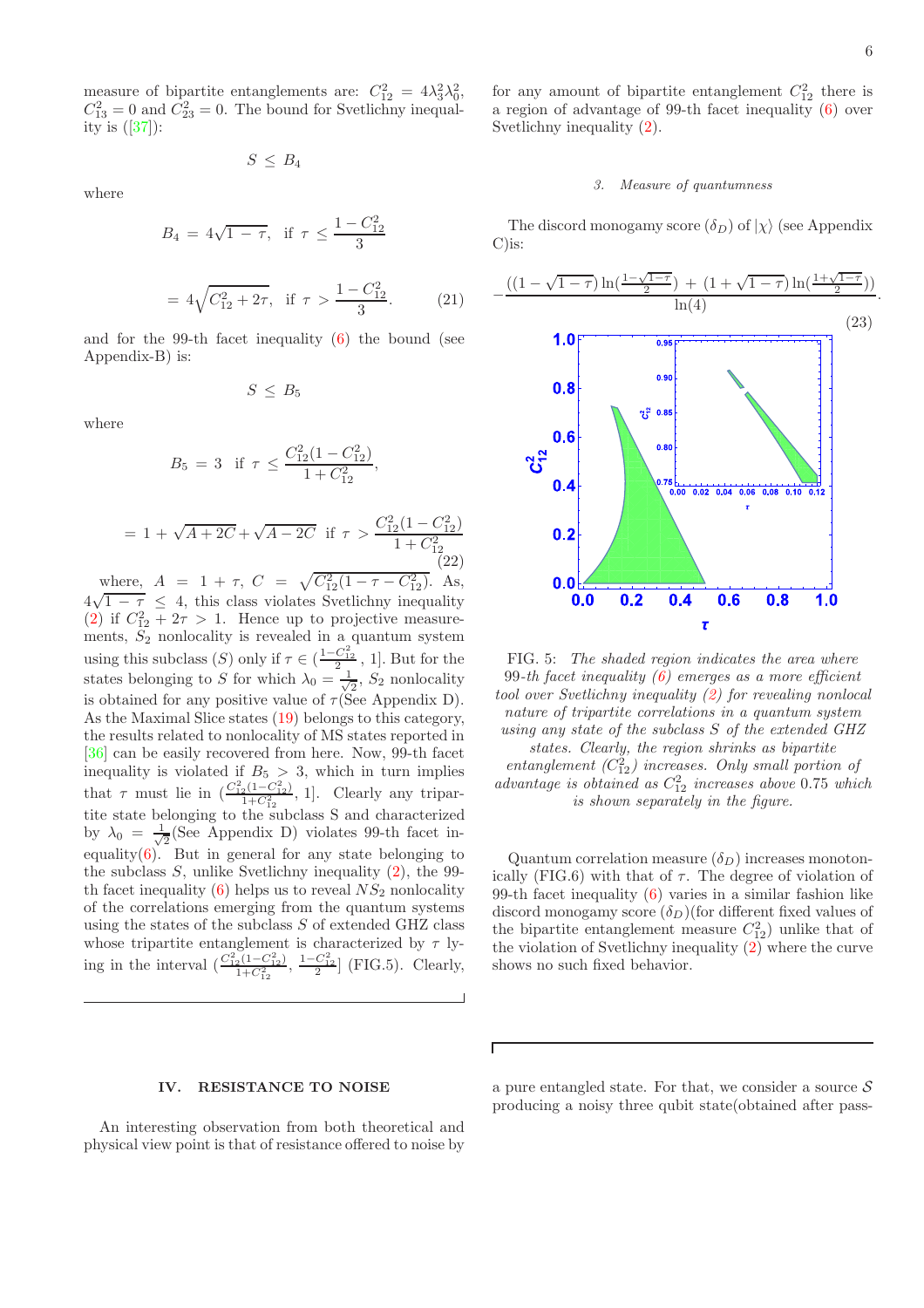

FIG. 6: The degree of violation of 99-th facet inequality  $(6)$ , Svetlichny inequality  $(2)$  and discord monogamy score ( $\delta_D$ ) for subclass S of extended GHZ class are plotted against  $\tau$  for different fixed values of  $C_{12}^2$ . For  $\tau$  lying in the range indicated by portion of the  $\tau$  axis intercepted in between the points where the blue curve and red curve cut the  $\tau$ axis (other than the origin), nonlocal feature of the corresponding correlations is revealed via violation of 99-th facet inequality [\(6\)](#page-2-0). For this range of  $\tau$ , discord monogamy score ( $\delta_D$ ) serves as a better tool for detecting genuine nonlocality compared to Svetlichny inequality [\(2\)](#page-1-0).

ing the state through a depolarizing channel  $[72-75]$  $[72-75]$ :

$$
\omega = \alpha \rho + (1 - \alpha) \frac{1}{8}, \text{ (where } \alpha \in [0, 1]). \tag{24}
$$

Here  $\alpha$  denotes the visibility of three qubit state  $\rho$  which is a measure of the resistance to noise.  $1 - \alpha$  denotes the probability with which white noise is introduced in the system by the source. The largest visibility  $(\alpha)$  for which  $\omega$  is local is referred to as the *local visibility threshold* (V). Considering  $\rho = |\varphi_{GGHZ}\rangle\langle \varphi_{GGHZ}|$ , using 99-th facet inequality one can find  $\alpha \in (\frac{3}{1+2\sqrt{1+\tau}}, 1]$  whereas

for Svetlichny ([\[36\]](#page-11-25)) the range is given by  $\alpha \in (\frac{1}{\sqrt{2}})$  $\frac{1}{2\tau}$ , 1]. Hence from the point of lowering down the local visibility threshold  $(V)$ , the efficiency of 99-th facet inequality and Svetlichny [\(2\)](#page-1-0) depends on the amount of tripartite entanglement present in the corresponding state (produced by the source  $S$ ) belonging to the GGHZ class (FIG.7). For  $\rho = |\chi\rangle\langle\chi|$ , a similar analysis (FIG.8) can be made as 99-th facet inequality [\(6\)](#page-2-0) is violated for  $\alpha \in (\frac{3}{1+\sqrt{A+2C}+\sqrt{A-2C}}, 1]$ , whereas  $\alpha \in (\frac{1}{\sqrt{2\tau+C_{12}^2}}, 1]$ , if violation of Svetlichny inequality[\(2\)](#page-1-0) is considered.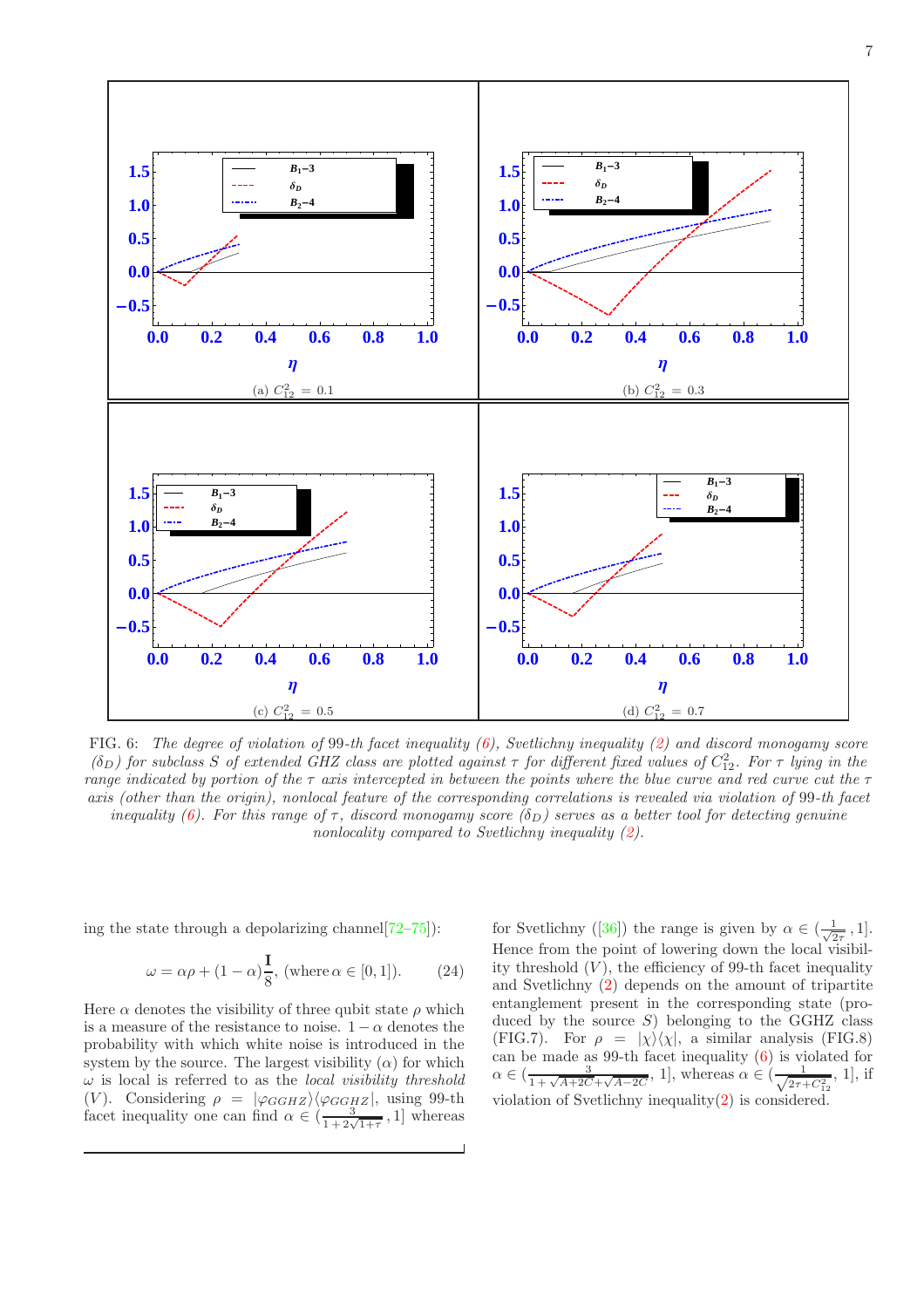

FIG. 7: The difference between the lower bounds  $\alpha_1$ and  $\alpha_2$  of the range of visibility  $(\alpha)$  of  $\omega$  corresponding to the violation of 99-th facet inequality  $(6)$  and Svetlichny inequality [\(2\)](#page-1-0) respectively, is plotted against tripartite entanglement measure  $(\tau)$  of GGHZ class. 99-th facet inequality gives maximum advantage in terms of lowering down local visibility threshold  $(V)$  for the noisy GGHZ state whose corresponding pure counterpart has tripartite entanglement  $(\tau)$  given by the point A. On the contrary Svetlichny inequality does the same for the noisy state corresponding to the point E. 99-th facet inequality helps in lowering down local visibility  $(V)$  of those noisy GGHZ states whose corresponding pure counterparts are characterized by having  $\tau$  corresponding to any point D lying on the portion of the curve below  $\tau$  axis.

# A. Exposure of individual qubits to noise

Apart from considering a one parameter noisy state, obtained due to the effect of a depolarizing channel on a pure state, it is also interesting to deal with nonlocal character of the states when each of the three subsystems are subjected to:

- independent depolarization with different strength
- individually exposed to amplitude damping with

varying measure of dampness.

### 1. Independent depolarization

If all the three subsystems of any pure state of the GGHZ class[\(18\)](#page-4-0) are subjected to depolarization of varying strength then the noisy state is given by:

<span id="page-7-0"></span>
$$
\frac{((J_1 + J_2)\cos^2\eta + 2J_2\sin^2\eta)|000\rangle\langle000| + ((J_1 + J_2)\sin^2\eta + 2J_2\cos^2\eta)|111\rangle\langle111| + \frac{(J_1 - J_2)}{2}\sin 2\eta(|000\rangle\langle111| + |111\rangle\langle000|)}{J_1 + 3J_2}
$$
\n(25)

where  $J_1 = (1 - \frac{3p_1}{4})(1 - \frac{3p_2}{4})(1 - \frac{3p_3}{4}), J_2 = \frac{1}{64}p_1p_2p_3$  and  $p_i(i = 1, 2, 3)$  denoting the strength of the three depolarizing channels through which the 1st, 2nd and 3rd qubit of the state are passed respectively. Here 99th facet inequality detects nonlocality of the noisy version of GGHZ state $(25)$  more efficiently than Svetlichny inequality. For instance, with the strength of depolarization of the three channels being  $p_1 = 0.8$ ,  $p_2 = 0.7$ ,  $p_3 = 0.6$  and the state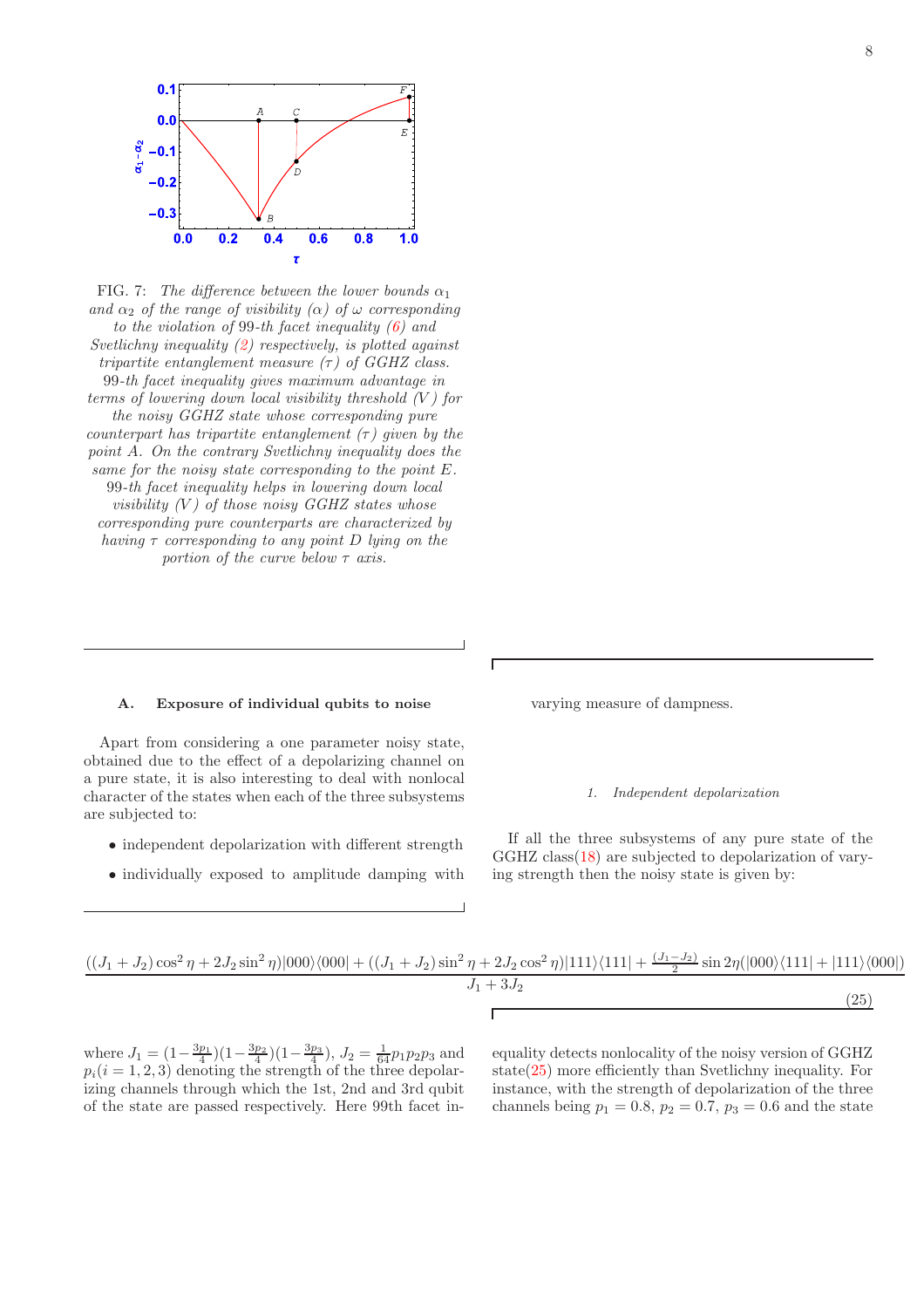

FIG. 8: For any value of  $\tau$  and  $C_{12}^2$  lying in the shaded region  $(R)$ , 99-th facet inequality  $(6)$  gives advantage over Svetlichny inequality [\(2\)](#page-1-0), i.e., any pure entangled state (belonging to the subclass S of extended GHZ

class), characterized by its tripartite entanglement  $(\tau)$ and bipartite entanglement content  $(C_{12}^2)$  corresponding to a point lying in the region  $(R)$ , is more resistant to noise when  $Eq.(6)$  $Eq.(6)$  is considered. On the contrary, for any point lying in the region  $R'$  the corresponding pure entangled state offers more resistance to noise via

Svetlichny inequality [\(2\)](#page-1-0) violation. For any value of  $C_{12}^2$ above 0.90 discrete portions of R and R′ are obtained (highlighted separately).

parameter being  $\eta = 0.69$ , 99th facet inequality[\(6\)](#page-2-0) is violated whereas Svetlichny inequality $(2)$  is not. Similar conclusion can be drawn for MS subclass[\(19\)](#page-4-1). For a particular instance for this subclass, the channels used in the previous example can be considered with the state parameter  $\eta = 0.69$ .

### 2. Independent amplitude damping

For practical purposes, analysis of dissipation of energy from a quantum system is an important application of quantum operations. In that context amplitude damping plays a significant role in characterizing the general behavior of some related physical processes. For instance, it may be used to describe the dynamics of an atom which is spontaneously releasing photon, dynamics of an excited spin system tending towards equilibrium with its environment or analyzing state of a photon when subjected to scattering and attenuation in an cavity or interferometer. Mathematically, amplitude damping is represented using Krauss operator formalism [\[72,](#page-12-0) [76\]](#page-12-14). When a two qubit state  $\rho$  is passed through an amplitude damping channel, the resulting noisy state is given by

where 
$$
E_0 = \begin{pmatrix} \theta_{AD}(\varrho) = E_0 \varrho E_0 \dagger + E_1 \varrho E_1 \dagger \\ 0 & \sqrt{1-\gamma} \end{pmatrix}
$$
 and  $E_1 = \begin{pmatrix} 0 & \sqrt{\gamma} \\ 0 & 0 \end{pmatrix}$  are the Krauss operators used for representing the amplitude damping operation. All the three qubits of the state are passed in order through three different amplitude damping channel having varying capacity characterized by the parameters  $\gamma_i (i = 1, 2, 3)$ , precisely *i*th qubit passes through channel characterized by  $\gamma_i (i = 1, 2, 3)$ . In such a situation, noisy version of any state of the GGHZ class is given by:

$$
\frac{\cos^2 \eta |000\rangle\langle 000| + \left(\frac{(D_1 + D_2)\sin 2\eta}{2}\right) |000\rangle\langle 111| + \left(\frac{D_1 \sin 2\eta}{2}\right) |111\rangle\langle 000| + D_1^2 \sin^2 \eta |111\rangle\langle 111|}{\cos^2 \eta + D_1^2 \sin^2 \eta}
$$
\n(27)

with  $D_1 = \sqrt{(1 - \gamma_1)(1 - \gamma_2)(1 - \gamma_3)}$  and  $D_2 = \gamma_1 \gamma_2 \gamma_3$ . As in the case of depolarizing channel, in this case also 99th facet inequality emerges as a better inequality compared to svetlichny[\(2\)](#page-1-0) to detect nonlocal behavior of any state belonging to this class. For a particular instance, one can consider 1st, 2nd and 3rd qubit of the state  $0.995|000\rangle + 0.099|111\rangle$  passing through channels with  $\gamma_1 = 0.1, \gamma_2 = 0.08, \gamma_3 = 0.09$  respectively. For MS subclass also it can be concluded that 99th facet inequal-ity[\(6\)](#page-2-0) surpasses Svetlichny inequality[\(2\)](#page-1-0) due to its efficiency to detect genuine nonlocality of the noisy states belonging to this subclass. For a particular numerical example, one may consider the state  $\frac{1}{\sqrt{2}}$  $\frac{1}{2}(|000\rangle+0.955|110\rangle+$  $(0.296|111\rangle)$  and three amplitude damping channels with  $\gamma_1 = 0.33, \, \gamma_2 = 0.15, \, \gamma_3 = 0.09.$ 

## V. EXPERIMENTAL DETECTION OF GENUINE NONLOCALITY

In recent times high fidelity tripartite genuine entangled states are generated experimentally $([51],[52],[53],[54])$  $([51],[52],[53],[54])$  $([51],[52],[53],[54])$  $([51],[52],[53],[54])$  $([51],[52],[53],[54])$  $([51],[52],[53],[54])$  $([51],[52],[53],[54])$  $([51],[52],[53],[54])$  $([51],[52],[53],[54])$ . For instance, in [\[52\]](#page-11-42), an experimental set up is reported where maximally entangled GGHZ state is generated with 86.2% fidelity. So in any such experiment generating genuine tripartite entangled states, the nonlocal behavior of the generated state can be detected by using suitable tripartite Bell inequality. As already discussed before, Svetlichny nonlocality lacks proper physical interpretation, to be more precise there exists no clear indication whether signaling is allowed or not while constructing  $S_2$  correlations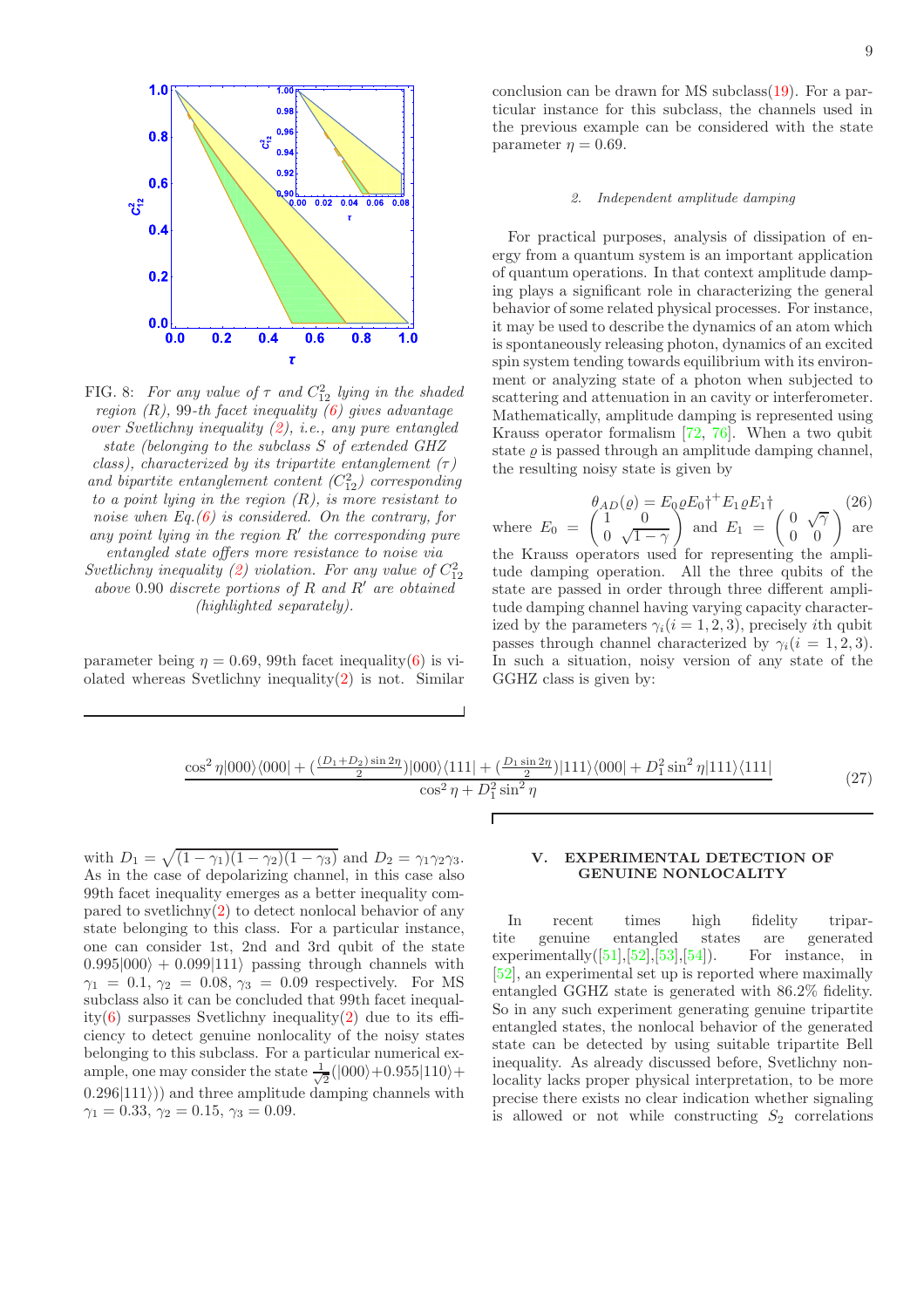and even if its existence is assumed, then the direction of signaling(one way or both way) cannot be properly interpreted. Due to this sort of ambiguity in definition of  $S_2$  correlations, Svetlichny inequality becomes unfit to be used to detect genuine nonlocality of any experimentally generated genuine entangled state. On the contrary, while framing 99th facet inequality no signaling is assumed. Hence definition of  $NS<sub>2</sub>$  correlations free from this sort of ambiguity. This in turn points out that the correlation statistics generated while constructing the genuine entangled state experimentally may be used to test the nonlocal nature of the state via the 99th facet inequality. Apart from the physical point of view, theoretically we have shown that 99th facet inequality can detect genuine nonlocality of any state belonging to the GGHZ class unlike that of Svetlichny inequality. This in turn gives advantage for experimental purposes. To be more precise, if the state  $0.966|000\rangle + 0.259|111\rangle$ is generated experimentally, then Svetlichny inequality fails to detect genuine nonlocality $(16)$  of this genuine tripartite entangled state( $\tau = 0.25 < \frac{1}{3}$ )whereas 99th facet can detect its nonlocal behavior from the correlation statistics[\(15\)](#page-3-3).

## VI. FAMILY OF SOME HIGHER RANK MIXED **STATES**

For a three-qubit mixed state,  $\rho = \sum_i p_i \rho_i$  analytical expressions of three-tangle are given in terms of convex roof:  $\tau(\rho) = \min_{p_i} \sum_i p_i \tau(\rho_i)$ . So far the analytical expressions for the three-tangle  $(\tau)$  for all states of rank-2 [\[55,](#page-11-39) [56\]](#page-11-45), rank-3, 4 [\[57,](#page-12-15) [58\]](#page-12-16) and rank-n where  $n = 5, 6, 7, 8$ [\[59\]](#page-12-1) are reported. Mixture of GHZ and W states and that of GHZ, W and flipped W states are mixed states of rank-2 and rank-3 respectively:

$$
\rho_2 = p |GHZ\rangle\langle GHZ| + (1-p)|W\rangle\langle W| \qquad (28)
$$
  
\n
$$
\rho_3^k = p|GHZ\rangle\langle GHZ| + q|W\rangle\langle W| + (1-p-q)|\widetilde{W}\rangle\langle\widetilde{W}\rangle
$$

where  $|GHZ\rangle = \frac{|000\rangle + |111\rangle}{\sqrt{2}}, |W\rangle = \frac{|001\rangle + |010\rangle + |100\rangle}{\sqrt{3}},$  $|\widetilde{W}\rangle = \frac{|011\rangle+|110\rangle+|101\rangle}{\sqrt{3}}$  and  $q = \frac{1-p}{k}$ , k being any positive integer. For  $k = 1$ ,  $\rho_3^k = \rho_2$ . The study of threetangle  $(\tau)$  of these mixed states focusses on the characterization of genuine tripartite entanglement. But none of these studies demonstrates the nonlocal behavior of these states. The range of  $p$  for which rank-2 and rank-3 (for  $k = 2, 3, 10$ ) mixed states exhibit nonlocality via violation of 99-th facet  $(6)$  and Svetlichny inequality $(2)$  is summarised in Table [I.](#page-9-0)

As pointed out in [\[59\]](#page-12-1), the families of high rank  $(n=5,...,8)$  mixed states are interesting for practical purposes as their tripartite entanglement features would reveal further relations between the quantum phase transitions and quantum entanglement just like concurrence of mixed two-qubit states which have been applied in the study of quantum phase transitions. Besides, as  $\tau$ , being

| State    | $\tau > 0$      | Violation of Eq. $(6)$ Violation of Eq. $(2)$ |              |
|----------|-----------------|-----------------------------------------------|--------------|
| $\rho_2$ | p > 0.6268      | p > 0.811876                                  | p > 0.707109 |
|          | $p \geq 0.75$   | p > 0.819964                                  | p > 0.70719  |
|          | p > 0.7452      | p > 0.818825                                  | p > 0.707109 |
|          | $p \geq 0.7452$ | p > 0.814789                                  | p > 0.707109 |

<span id="page-9-0"></span>TABLE I: The table gives a comparison between the bounds for violation of Svetlichny inequality and 99th facet inequality along with that of the measure of

tripartite entanglement( $\tau$ ) for some of the mixed states  $\rho_2, \, \rho_3^i$ (i=2,3,10).

a measure of genuine tripartite entanglement, is capable of giving certain information in the scheme of quantum copy machine or three-party quantum teleportation [\[77\]](#page-12-17). So a systematic study dealing with the connection of this measure of genuine entanglement with that of violation of a Bell-type inequality (facet of a local polytope) can be useful in related research works. The families of rank  $n(4,...8)$  are [\[58,](#page-12-16) [59\]](#page-12-1):

$$
\rho_4 = p|\Lambda, 1+\rangle\langle\Lambda, 1+| + \frac{(1-p)}{3}\Pi \text{ (n=4)} \tag{30}
$$

$$
\rho_5 = p|\Lambda, 1+\rangle\langle\Lambda, 1+| + \frac{(1-p)}{10}(|\Lambda, 1-\rangle\langle\Lambda, 1-|+3\Pi\rangle)(n=5)
$$
\n(31)

$$
\rho_6 = p|\Lambda, 2-\rangle \langle \Lambda, 2 - | + \frac{(1-p)}{11} (\Omega + 3\Pi) \quad (n=6)
$$
\n(32)

$$
\rho_7 = p|\Lambda, 3-\rangle\langle\Lambda, 3-| + \frac{(1-p)}{34}(|\Lambda, 2-\rangle\langle\Lambda, 2-| + 3\Omega + 9\Pi) \quad (n=7)
$$
\n(33)

$$
\rho_8 = p|\Lambda, 4-\rangle \langle \Lambda, 4-| + \frac{(1-p)}{35} (|\Lambda, 2-\rangle \langle \Lambda, 2-| + |\Lambda, 3-\rangle \langle \Lambda, 3-| + 3\Omega + 9\Pi) \quad (n=8)
$$
\n
$$
(34)
$$

where  $|\Lambda, 1\pm\rangle = \frac{|000\rangle \pm |111\rangle}{\sqrt{2}}, |\Lambda, 2\pm\rangle = \frac{|110\rangle \pm |001\rangle}{\sqrt{2}}, |\Lambda, 3\pm\rangle = \frac{|101\rangle \pm |010\rangle}{\sqrt{2}}, |\Lambda, 4\pm\rangle = \frac{|011\rangle \pm |100\rangle}{\sqrt{2}}, \Omega = |\Lambda, 1+\rangle \langle \Lambda, 1+\rangle$  $| + |$ A, 1 – $\rangle$ ( $\Lambda$ , 1 – | and  $\Pi = |$  $\Lambda$ , 2+ $\rangle$ ( $\Lambda$ , 2 + | + | $\Lambda$ , 3+ $\rangle$ ( $\Lambda$ , 3 + | + | $\Lambda$ , 4+ $\rangle$ ( $\Lambda$ , 4 + |.

The closed form of the bounds  $(B_6 \text{ and } B_7)$  of 99-th facet inequality for  $\rho_4$  and  $\rho_5$  are respectively:

$$
B_6 = \frac{2\sqrt{16p^2 - 8p + 10} + |1 - 4p|}{3} \tag{35}
$$

$$
B_7 = \frac{2\sqrt{37p^2 - 4p + 17} + |1 - 6p|}{5}.
$$
 (36)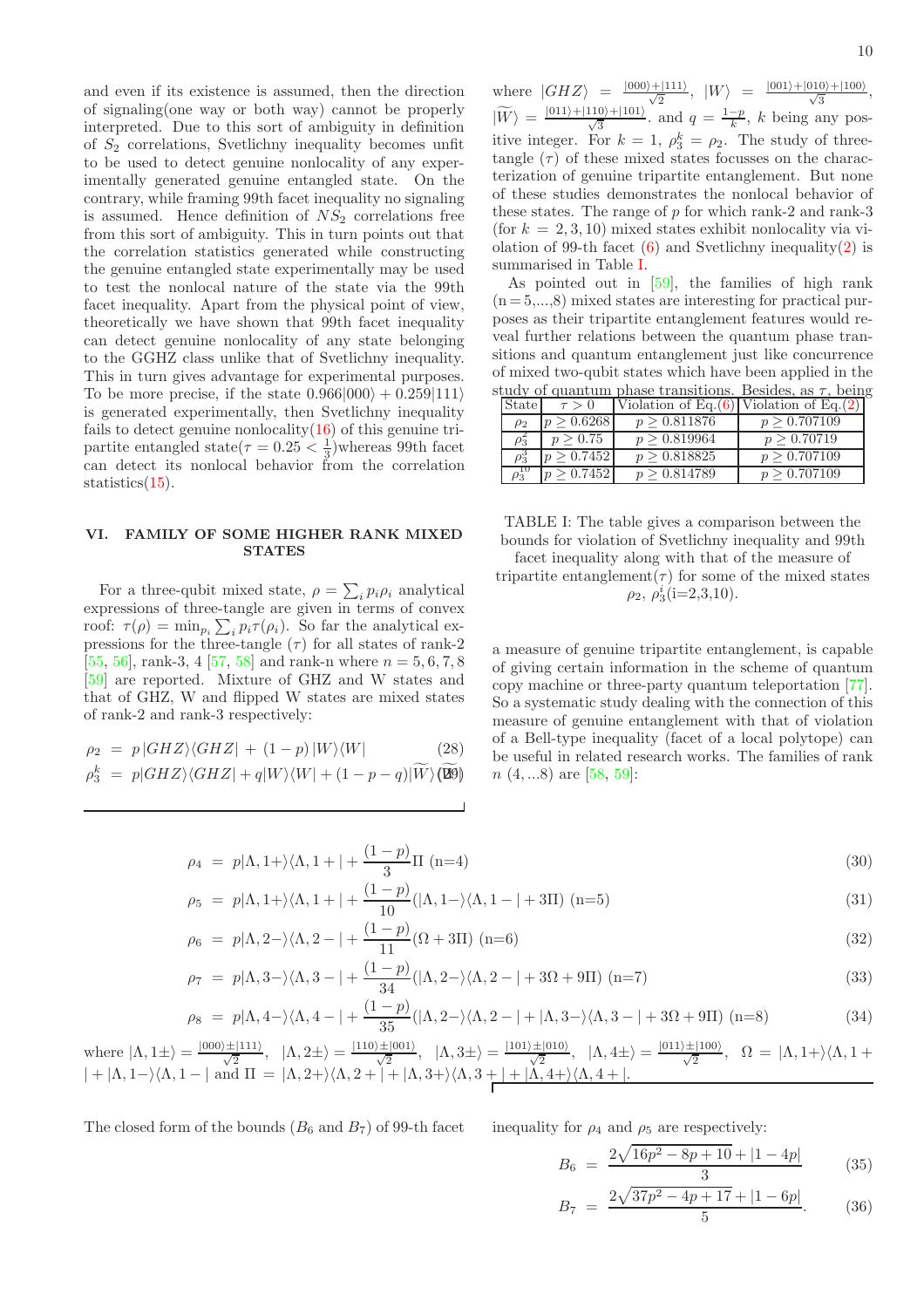$\rho_4$  violates Eq.[\(6\)](#page-2-0) for  $p \geq 0.726$  and Svetlichny inequal-ity [\(2\)](#page-1-0) for  $p \geq 0.72$ , whereas it has a nonzero tangle for  $p \geq 0.75$  [\[58\]](#page-12-16). As genuine multipartite nonlocal nature of the correlations produced by a state is a signature of existence of genuine multipartite entanglement of the state, the 185-th facet (i.e., Svetlichny inequality [\(2\)](#page-1-0)) can be regarded as a better measure of genuine tripartite entanglement of  $\rho_5$  than the three tangle( $\tau$ ). A similar sort of results holds for  $\rho_5$  which violates Eq.[\(2\)](#page-1-0) and Eq.[\(6\)](#page-2-0) for  $p \ge 0.710858$  and  $p \ge 0.729157$  respectively, but has  $\tau > 0$  for  $p \geq 0.737$  [\[59\]](#page-12-1). Hence for  $p \in [0.710858, 0.737]$  violation of a facet inequality of  $NS<sub>2</sub>$  local polytope serves as a better measure for detecting genuine tripartite entanglement compared to three tangle. However, a comparative study of the range of  $p$ for non zero three tangle and that of 99-th [\(6\)](#page-2-0) and 185-th [\(2\)](#page-1-0) facet violation for the other three families of higher rank mixed states  $(n = 6, 7, 8)$  does not yield analogous result and so these facet inequalities can only be used to demonstrate the genuine tripartite nonlocality of the correlations produced in a system using these families of mixed states upto projective measurements. The results obtained are summarized as follows(Table [II\)](#page-10-0):

| <b>State</b> | Bound for $Eq.(6)$                                                                                                                             | $\tau > 0$ |              | Violation of Eq. $(6)$ Violation of Eq. $(2)$ |
|--------------|------------------------------------------------------------------------------------------------------------------------------------------------|------------|--------------|-----------------------------------------------|
| $\rho_6$     | $\sqrt{(1+10p)^2+(6(1-p)+ 3-14p )^2+ (12p-1) }$                                                                                                | p > 0.2143 | p > 0.756458 | p > 0.765134                                  |
| $\rho_7$     | $\sqrt{(-.11765 + 1.11765p)^2 + B^2} + \sqrt{(.11765 + 0.8824p)^2 + B^2}$<br>$+0.0588 + 0.9412p$ , $B = \frac{1-p}{2} +  0.26470 - 1.26470p $  | p > 0.2062 | p > 0.759185 | p > 0.76444                                   |
| $\rho_8$     | $\sqrt{(0.0857+0.9143p)^2+C^2}+\sqrt{(-0.1428+1.1429p)^2+C^2}$<br>$+0.0857 + 0.9142p$ , $C = 0.4572(1-p) +  .2571 - 1.2571p $ $ p \ge 0.2490 $ |            | p > 0.75843  | p > 0.763645                                  |

TABLE II: The table gives a comparison between the bounds for violation of Svetlichny inequality and 99th facet inequality along with that of the measure of

tripartite entanglement( $\tau$ ) for some of the higher rank

<span id="page-10-0"></span>mixed states  $\rho_6$ ,  $\rho_7$  and  $\rho_8$ .

### VII. CONCLUSION:

In conclusion, the above systematic study exploiting the relation between genuine tripartite entanglement measure and that of genuine tripartite nonlocality reveals the efficiency of a facet (99-th) of  $NS<sub>2</sub>$  local polytope as a tripartite Bell-type inequality over Svetlichny inequality (which is reported as the 185-th facet of  $NS<sub>2</sub>$ local polytope) for detecting genuine three way nonlocality of GGHZ and a subclass S of extended GHZ class of pure tripartite genuine entangled states. This in turn helps to prove the conjecture made by Bancal in( $[31]$ ) for the GGHZ class of states. Apart from the obvious changes in the analytical expressions of the bounds of 99 th facet inequality from that of Svetlichny inequality [\(2\)](#page-1-0) for the corresponding class of states, it is interesting to note that the rectification (made by Bancal in ([\[31\]](#page-11-1))), of local-nonlocal hybrid correlations [\(1\)](#page-0-0) and thereby giving a more physically well motivated definition of the same [\(1,](#page-0-0)[4,](#page-1-1)[5\)](#page-1-2), contributes in developing more efficient measures for demonstrating three way nonlocality. So far this sort of analysis has been reported only in continuous variable systems of Gaussian states  $([44])$  $([44])$  $([44])$ . A comparative study between discord monogamy score and violation of these two facet inequalities clearly points out that from the perspective of revealing quantumness in a multipartite system, 99-th facet inequality [\(6\)](#page-2-0) surpasses Svetlichnhy inequality [\(2\)](#page-1-0). Besides, in the context of analyzing the interplay between mixed state genuine entanglement and the nonlocality of the corresponding correlations emerging in a quantum system, Eq.[\(6\)](#page-2-0) gives advantage over Svetlichny inequality [\(2\)](#page-1-0) in many cases such as lowering down the local visibility threshold  $V$  of a subclass of noisy GGHZ and subclass S of extended GHZ states and also for some family of higher rank mixed states. Here it is worth mentioning that for some family of mixed states of rank-4 and rank-5, these facet inequalities (both [2](#page-1-0) and [6\)](#page-2-0) can even be used as a better measure of genuine tripartite entanglement over the usual measure of three tangle  $(\tau)$ . It will be interesting to explore further in this approach that whether one can develop a more efficient measure of detecting three way nonlocality (both mixed and pure) and also if possible a better measure of genuine entanglement for other family of mixed states by choosing a suitable facet of the  $NS<sub>2</sub>$  local polytope and also by performing more general measurements which in turn may lead to prove the conjecture made by Bancal et.al. ([\[31](#page-11-1)]). Apart from this, there are many other future directions. The analysis made here can be used in related physical experiments. One may also explore the relation between tripartite information content of GGHZ class [\[78\]](#page-12-18) and the corresponding nonlocal correlations. There exists close correspondence between Bell inequal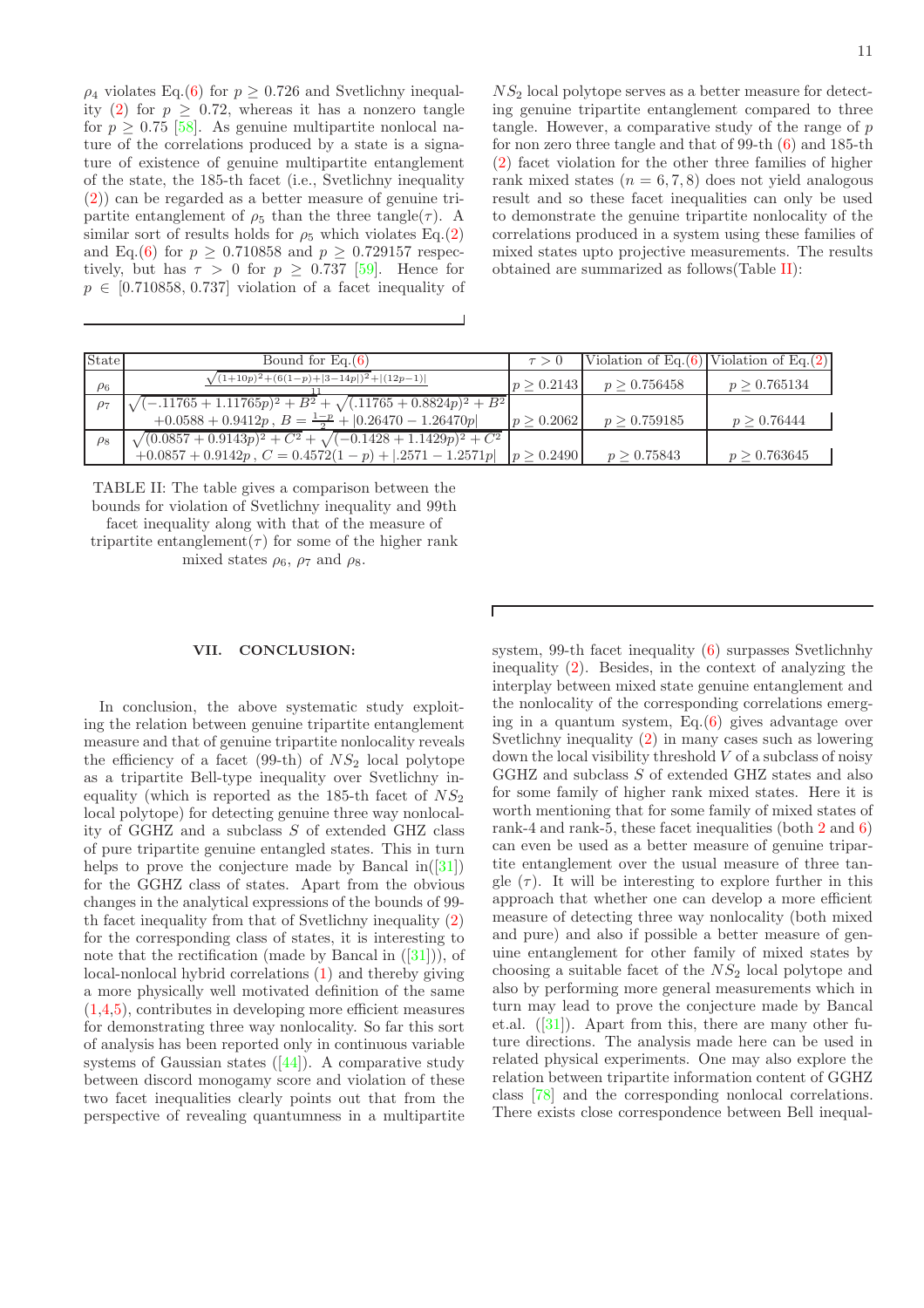ity violation and nonlocal games [\[79](#page-12-19)]. So from that perspective it we will be interesting to develop a detailed study focussing on the efficiency of GGHZ and subclass S of extended GHZ class in various protocols based on nonlocal games [\[80](#page-12-20)].

Acknowledgement: The authors acknowledge fruitful

discussions with Mr. A.Sen and Ms. S.Karmakar. The author KM acknowledges financial support from University Grants Commission(UGC), New Delhi and the author D. Sarkar acknowledges the support from DST, India.

- <span id="page-11-0"></span>[1] A. Acín, A. Andrianov, L. Costa, E. Jané, J. I. Latorre and R. Tarrach, Phys. Rev. Lett. 85, 7 (2000).
- <span id="page-11-2"></span>[2] J. S. Bell, Physics (Long Island City, N.Y.) 1, 195(1964).
- <span id="page-11-3"></span>[3] J. S. Bell, Speakable and Unspeakable in Quantum Mechanics (Cambridge University Press, Cambridge, England,1988).
- <span id="page-11-4"></span>[4] M. Genovese, Physics Reports 413, 319 (2005).
- <span id="page-11-5"></span>[5] A. Aspect, Nature **398**, 189 (1999).
- <span id="page-11-6"></span>[6] M. Seevinck and J. Uffink Phys. Rev. A 78, 032101 (2008).
- [7] M. Hein, J. Eisertand H. J. Briegel, Phys. Rev. A 69, 062311 (2004).
- [8] K. Chen and Lo H-K, Quantum Inf. Comput. 7, 689–715 (2007).
- [9] V. Scarani and N. Gisin, Phys. Rev. Lett. 87, 117901 (2001).
- [10] M. Seevinck, Parts and wholes, An inquiry into quantum and classical correlations, arXiv:0811.1027 (2008).
- <span id="page-11-17"></span>[11] P. Zolleret et.al, Eur. Phys. J. D 36, 203–28 (2005).
- [12] C-Y Lu , X-Q Zhou, O. Guhne, W-B Gao, J Zhang, Z-S Yuan, A Goebel, T Yang and J-W Pan, Nature Phys. 3, 91–5 (2007).
- <span id="page-11-40"></span>[13] R. Laflamme, E. Knill, W. Zurek, P. Catasti and S. V. S. Mariappan, Phil. Trans. R. Soc. A 356, 1941–8 (1998).
- [14] D. Bouwmeester, J-W. Pan,V. Daniell, H. Weinfurter and A. Zeilinger, Phys. Rev. Lett. 82, 1345–9 (1999).
- <span id="page-11-7"></span>[15] C. F. Roos, M. Riebe, H. Haffner, W. Hansel, J. Benhelm, G. P. T. Lancaster, C. Becher, F. Schmidt-Kaler and R. Blatt, Science 304, 1478–80 (2004).
- <span id="page-11-8"></span>[16] R. Cleve and H. Buhrman, Phys. Rev. A 56, 1201 (1997).
- <span id="page-11-9"></span>[17] J. Barrett, L. Hardy, and A. Kent, Phys. Rev. Lett. 95, 010503 (2005).
- [18] Ll. Masanes, Phys. Rev. Lett. **102**, 140501 (2009).
- [19] A. Acin, N. Brunner, N. Gisin, S. Massar, S. Pironio, and V. Scarani, Phys. Rev. Lett. 98, 230501 (2007);
- <span id="page-11-10"></span>[20] Ll. Masanes, S. Pironio, A. Acin, Nature Comm. 2, 238 (2011).
- <span id="page-11-11"></span>[21] S. Pironio et al, Nature 464, 1021 (2010).
- <span id="page-11-12"></span>[22] R. Colbeck and A. Kent, J. Phys. A: Math. and Theor. 44, 095305 (2011).
- <span id="page-11-13"></span>[23] R. Raussendorf and H. J. Briegel, Phys. Rev. Lett. 86, 5188 (2001).
- <span id="page-11-14"></span>[24] R. Raussendorf, D. E. Browne and H. J. Briegel, Phys. Rev. A 68, 022312 (2003).
- <span id="page-11-15"></span>[25] T. Roscilde, P. Verrucchi, A. Fubini, S. Haas and V. Tognetti, Phys. Rev. Lett. 94, 147208 (2005).
- <span id="page-11-16"></span>[26] C. Brukner, V. Vedral and A. Zeilinger, phys. Rev. A 73, 012110 (2006).
- <span id="page-11-18"></span>[27] A. Osterloh, L. Amico, G. Falci and R. Fazio, Nature 416, 608–10 (2002).
- <span id="page-11-19"></span>[28] G. Vidal, J. I. Latorre, E. Rico and A. Kitaev, Phys. Rev. Lett. 90, 227902 (2003).
- [29] T. J. Osborne and M. A. Nielsen, Phys. Rev. A 66,

032110 (2002).

- <span id="page-11-20"></span>[30] G. Svetlichny, Phys. Rev. D **35**, 3066 (1987).
- <span id="page-11-1"></span>[31] J.-D. Bancal, J. Barrett, N. Gisin, and S. Pironio, Phys. Rev.A 88, 014102 (2013).
- <span id="page-11-21"></span>[32] D. Collins, N. Gisin, S. Popescu, D. Roberts, and V. Scarani, Phys. Rev. Lett. 88, 170405 (2002).
- <span id="page-11-22"></span>[33] M. Seevinck and G. Svetlichny, Phys. Rev. Lett. 89, 060401 (2002).
- <span id="page-11-23"></span>[34] J.-D. Bancal, N. Brunner, N. Gisin, and Y.-C. Liang, Phys. Rev. Lett. 106, 020405 (2011).
- <span id="page-11-24"></span>[35] J.-L. Chen, D.-L. Deng, H.-Y. Su, C. Wu, and C.H. Oh, Phys. Rev. A 83, 022316 (2011).
- <span id="page-11-25"></span>[36] S. Ghose, N. Sinclair, S. Debnath, P. Rungta, and R. Stock, Phys. Rev. Lett. 102, 250404 (2009).
- <span id="page-11-32"></span>[37] A. Ajoy and P. Rungta, Phys. Rev. A **81**, 052334 (2010).
- <span id="page-11-26"></span>[38] J. Lavoie, R. Kaltenbaek, and K. J. Resch, New J. Phys. 11, 073051 (2009).
- <span id="page-11-27"></span>[39] R. Gallego, L. E.W¨urflinger, A. Acin, and M. Navascues, Phys. Rev. Lett. 109, 070401 (2012).
- <span id="page-11-28"></span>[40] R. Gallego, L. E. Wurflinger, A. Acin, and M. Navascues, Phys. Rev. Lett. 90, 227902 (2003).
- <span id="page-11-29"></span>[41] V. Coffman, J. Kundu, and W. K. Wootters, Phys. Rev. A 61, 052306 (2000).
- <span id="page-11-30"></span>[42] W. Dur, G. Vidal and J. I. Cirac, Phys. Rev. A 62 062314  $(2000).$
- <span id="page-11-31"></span>[43] H. A. Carteret and A Sudbery, J. Phys. A: Math. Gen. 33, 4981–5002 (2000).
- <span id="page-11-33"></span>[44] G. Adesso and S. Piano, Phys. Rev. Lett. **112**, 010401 (2009).
- <span id="page-11-34"></span>[45] ML. Almeida, D. Cavalcanti, V. Scarani and A. Acin, Phys. Rev.A **81**, 052111 (2010).<br>R. Rahaman, M. Wiesniak,
- <span id="page-11-35"></span>[46] R. Rahaman, M. Wiesniak, and M. Zukowski, arXiv:1303.0128.
- [47] Q. Chen, S. Yu, C. Zhang, C.H. Lai, and C.H. Oh, Phys. Rev. Lett. 112, 140404 (2012).
- <span id="page-11-36"></span>[48] S. Yu, and C.H. Oh, arXiv:1306.5330.
- <span id="page-11-37"></span>[49] R. Prabhu, A.K. Pati, A. Sen(De), and U. Sen, Phys. Rev. A 85, 040102 (R) (2012).
- <span id="page-11-38"></span>[50] R. Prabhu, A.K. Pati, A. Sen(De), and U. Sen, Phys. Rev. A 86, 052337 (2012).
- <span id="page-11-41"></span>[51] L. DiCarlo, M. D. Reed, L. Sun, B. R. Johnson, J.M. Chow, J. M. Gambetta, L. Frunzio, S. M. Girvin, M. H. Devoret and R. J. Schoelkopf, Nature, 09416, 574-578,  $(2010).$
- <span id="page-11-42"></span>[52] D. R. Hamel, L. K. S. H. Hubel, A. J. Miller, F. Marsili, V. B. Verma, R. P. Mirin, S. W. Nam, K. J. Resch and T. Jennewein, arXiv:1404.7131.
- <span id="page-11-43"></span>[53] J. Lavoie, R. Kaltenbaek, K. J. Resch, New Journal of Physics, 11, 073051 (2009).
- <span id="page-11-44"></span>[54] H.-X. Lu, et al., Phys. Rev. A 84, 012111 (2011).
- <span id="page-11-39"></span>[55] R. Lohmayer, A. Osterloh, J. Siewert, and A. Uhlmann, Phys. Rev. Lett. 97, 260502 (2006).
- <span id="page-11-45"></span>[56] C. Eltschka, A. Osterloh, J. Siewert, and A. Uhlmann,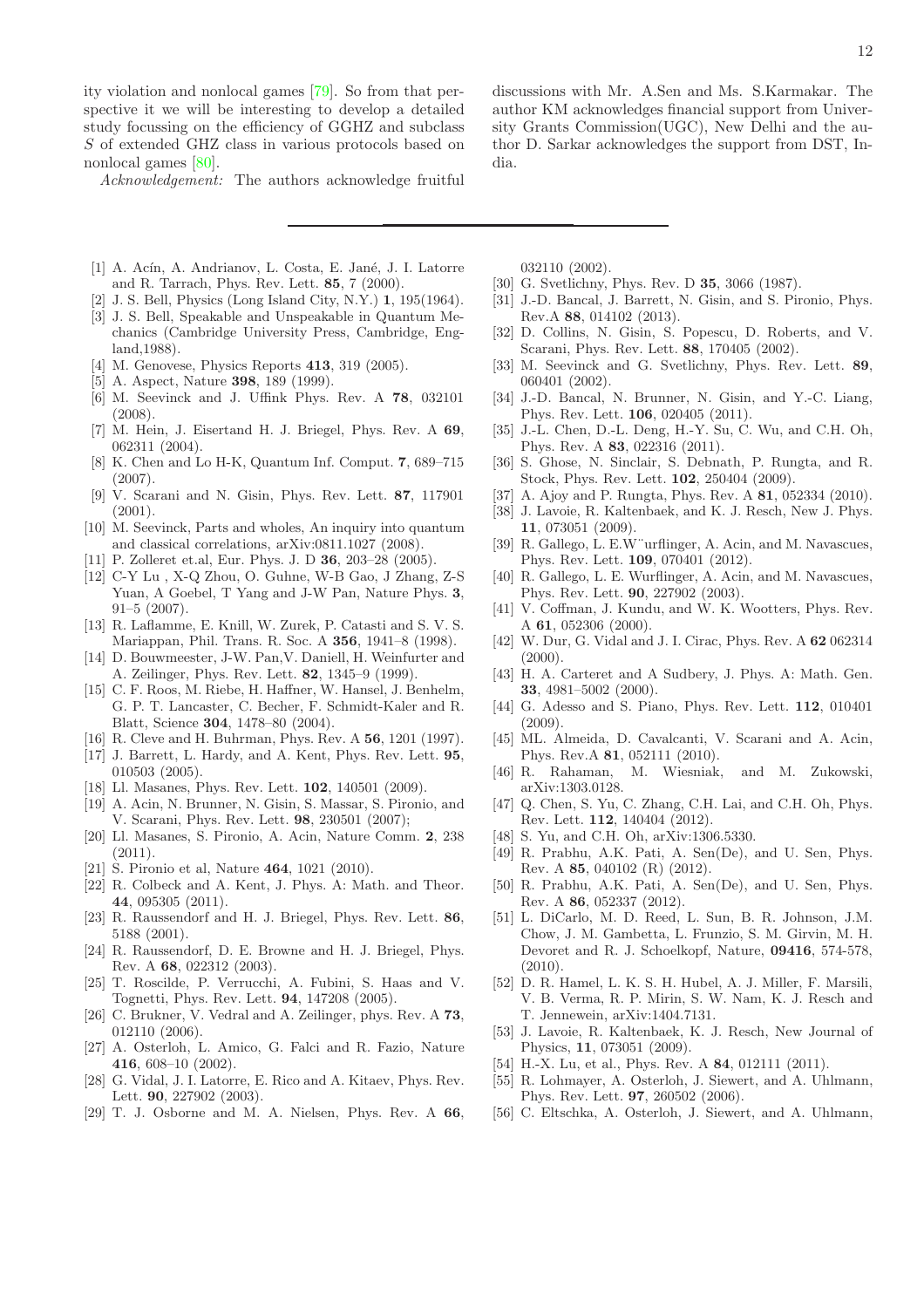New J.Phys. 10, 043014 (2008).

- <span id="page-12-15"></span>[57] E. Jung, M.R. Hwang, D.K. Park, and J.W. Son, Phys. Rev. A 79, 024306 (2009).
- <span id="page-12-16"></span>[58] E. Jung, D. Park, and J.W. Son, Phys. Rev. A 80, 010301 (2009).
- <span id="page-12-1"></span>[59] S-J. He, X-H. Wang, S-M. Fei, H-X. Sun and Q-Y. Wen, Commun. Theor. Phys. 55, 251-256 (2011).
- <span id="page-12-2"></span>[60] W. K. Wootters, Phys. Rev. Lett. 80, 2245 (1998).
- <span id="page-12-3"></span>[61] L. Henderson and V. Vedral, J. Phys. A 34, 6899 (2001).
- <span id="page-12-24"></span>[62] H. Ollivier and W.H. Zurek, Phys. Rev. Lett. 88, 017901 (2001).
- <span id="page-12-4"></span>[63] K. Modi, A. Brodutch, H. Cable, T. Paterek, and V. Vedral, Rev. Mod. Phys. 84, 1655-1707 (2012).
- <span id="page-12-5"></span>[64] D. M. Greenberger, M. Horne, A. Shimony, and A. Zeilinger, Am. J. Phys. 58, 1131 (1990).
- <span id="page-12-6"></span>[65] N. Linden, S. Popescu and W. K. Wootters, Phys. Rev. Lett. 89, 207901 (2002).
- <span id="page-12-7"></span>[66] R. J. Nelson, D. G. Cory, S. Lloyd, Phys. Rev. A 61, 022106 (2000).
- <span id="page-12-8"></span>[67] C. Emary and C. W. J. Beenakker, Phys. Rev. A 69, 032317 (2004).
- <span id="page-12-9"></span>[68] S. Ghose, S. Debnath, N. Sinclair, A. Kabra and R. Stock, J. Phys. A: Math. Theor. 43, 445301(2010).
- <span id="page-12-10"></span>[69] J. F. Clauser, et al., Phys. Rev. Lett. 23, 880 (1969).
- <span id="page-12-11"></span>[70] N. Gisin, Phys. Lett. A **154**, 201 (1991).
- <span id="page-12-12"></span>[71] S. Popescu and D. Rohrlich, Phys. Lett. A 166, 293 (1992).
- <span id="page-12-0"></span>[72] M. A. Nielsen and I. L. Chuang, "Quantum computation and quantum information", Cambridge University Press  $(2000)$ .
- [73] C.H Bennet, D.P. DiVincenzo, J. A. Smolin, Phys. Rev. Lett. 78, 3217 (1997).
- [74] C.H Bennet, P. W. Shor, J. A. Smolin and A. V. Thapliyal, Phys. Rev. Lett. 83, 3081 (1999).
- <span id="page-12-13"></span>[75] D. Bruss, L. Faoro, C. Macchiavello, and G. M. Palma, Journal of Modern Optics, 47, 325 (2000).
- <span id="page-12-14"></span>[76] K. Kraus, States, Effects and operations (Springer-Verlag, Berlin, 1983).
- <span id="page-12-17"></span>[77] A. Karlsson and M. Bourennane, Phys. Rev. A 58, 4394 (1998).
- <span id="page-12-18"></span>[78] N. Linden, S. Popescu and W. K. Wootters, Phys. Rev. Lett. 89, 207901 (2002).
- <span id="page-12-19"></span>[79] J. Silman, S. Machnes and N. Aharon, Phys. Lett. A 372, 3796–800 (2008).
- <span id="page-12-20"></span>[80] R. Cleve, P. Høyer, B. Toner, and J. Watrous, Proceedings of the 19th IEEE Conference on Computational Complexity (2004), p. 236.
- <span id="page-12-22"></span>[81] W.H. Zurek, in Quantum Optics, Experimental Gravitation and Measurement Theory, eds. P. Meystre and M.O. Scully (Plenum, New York, 1983)
- [82] S.M. Barnett and S.J.D. Phoenix, Phys. Rev. A 40, 2404 (1989).
- [83] N.J. Cerf and C. Adami, Phys. Rev. Lett. 79, 5194 (1997).
- [84] B. Schumacher and M.A. Nielsen, Phys. Rev. A 54, 2629 (1996).
- <span id="page-12-23"></span>[85] B. Groisman, S. Popescu, and A. Winter, ibid.72, 032317 (2005).
- <span id="page-12-25"></span>[86] Q. Chen, C. Zhang, S. Yu, X. X. Yi, and C. H. Oh, Phys. Rev. A 84, 042313 (2011).

## VIII. APPENDIX A

In order to obtain the bound given in [\(14\)](#page-3-1), we consider the following measurements:  $X = \vec{x} \cdot \vec{\sigma_1}$  or,  $\acute{X} = \vec{x} \cdot \vec{\sigma_1}$  on qubit 1,  $Y = \vec{y} \cdot \vec{\sigma_2}$  or,  $\acute{Y} = \vec{y} \cdot \vec{\sigma_2}$  on qubit 2, and  $Z = \vec{z} \cdot \vec{\sigma_3}$ or,  $\acute{Z} = \vec{\tilde{z}}.\vec{\sigma_3}$  on qubit 3, where  $\vec{x}, \vec{\tilde{x}}, \vec{y}, \vec{\tilde{y}}$  and  $\vec{z}, \vec{\tilde{z}}$  are unit vectors and  $\sigma_i$  are the spin projection operators that can be written in terms of the Pauli matrices. Representing the unit vectors in spherical coordinate, we have,  $\vec{x} = (\sin \theta a_0 \cos \phi a_0, \sin \theta a_0 \sin \phi a_0, \cos \theta a_0), \quad \vec{y} =$  $(\sin \alpha b_0 \cos \beta b_0, \sin \alpha b_0 \sin \beta b_0, \cos \alpha b_0)$  and  $\vec{z}$  =  $(\sin \zeta c_0 \cos \eta c_0, \sin \zeta c_0 \sin \eta c_0, \cos \zeta c_0)$  and similarly, we define,  $\vec{x}, \vec{y}$  and  $\vec{z}$  by replacing 0 in the indices by 1. Then the expectation value of the operator  $NS$  [\(6\)](#page-2-0) with respect to the state  $|\varphi_{GGHZ}\rangle$  gives

 $NS(|\varphi_{GGHZ}\rangle) = \cos(\theta a_0) \cos(\alpha b_0) (\cos(\zeta c_0) \cos(2\eta) -$ 

 $\cos(\zeta c_1) \cos(2\eta) + \sin(\theta a_0) \sin(\alpha b_0) (\sin(\zeta c_0) \cos(\beta b_0 +$  $\eta c_0 + \phi a_0 \sin(2\eta) - \sin(\zeta c_1) \cos(\beta b_0) + \eta c_1 + \phi a_0 \sin(2\eta)$ 

$$
+\cos(\zeta c_0)\cos(\alpha b_1)+\cos(\alpha b_1)\cos(\theta a_1)+\cos(\zeta c_1)\cos(\theta a_1).
$$
\n(37)

Hence in order to get a maximum value of the  $NS$  operator defined in  $(6)$ , we have to perform a maximization over 12 measurement angles. We first find the global maximum of  $NS(|\varphi_{GGHZ}\rangle)$  with respect to  $\theta a_0$ and  $\alpha b_0$ . We begin with by finding all critical points of  $NS(|\varphi_{GGHZ}\rangle)$  inside the region  $R = [0, 2\pi] \times [0, 2\pi]$  which are namely  $(0,0), (\frac{\pi}{2}, -\frac{\pi}{2}), (-\frac{\pi}{2}, \frac{\pi}{2})$  and  $(\frac{\pi}{2}, \frac{\pi}{2})$ . Among all these critical points the point  $(\frac{\pi}{2}, \frac{\pi}{2})$  gives the global maximum of  $NS(|\varphi_{GGHZ}\rangle)$ . Thus, we have,

 $NS(|\varphi_{GGHZ}\rangle) \leq \sin(\zeta c_0) \cos(\beta b_0 + \eta c_0)$ 

 $+\phi a_0 \sin(2\eta) - \sin(\zeta c_1) \cos(\beta b_0 + \eta c_1 + \phi a_0) \sin(2\eta) +$ 

 $\cos(\zeta c_0) \cos(\alpha b_1) + \cos(\zeta c_1) \cos(\theta a_1) + \cos(\alpha b_1) \cos(\theta a_1)$ (38) which when maximized with respect to  $\zeta_{c_0}$  and  $\zeta_{c_1}$ , gives

$$
NS(|\varphi_{GGHZ}\rangle) \le \sqrt{\cos^2(\alpha b_1) + \sin^2(2\eta)}
$$

$$
+ \sqrt{\cos^2(\theta a_1) + \sin^2(2\eta)} + \cos(\alpha b_1)\cos(\theta a_1). \quad (39)
$$

<span id="page-12-21"></span>The last inequality is obtained by using the inequality  $x \cos \theta + y \sin \theta \leq \sqrt{x^2 + y^2}$  (the equality holds for  $\tan \theta = \frac{y}{x}$  and by letting  $\cos^2(\beta b0 + \eta c_0 + \phi a_0)$ 1,  $\cos^2(\beta b0 + \eta c_1 + \phi a_0) = 1$ . Again by classifying all the critical points, it is easy to check that the expression in Eq.[\(39\)](#page-12-21) gives the global maximum with respect to  $\alpha b_1$ and  $\theta a_1$  for the critical point  $(0, 0)$ . Therefore, Eq.[\(39\)](#page-12-21) reduces to:

$$
NS(|\varphi_{GGHZ}\rangle) \le 1 + 2\sqrt{1 + \sin^2 2\eta} \tag{40}
$$

as stated in Eq. $(14)$ .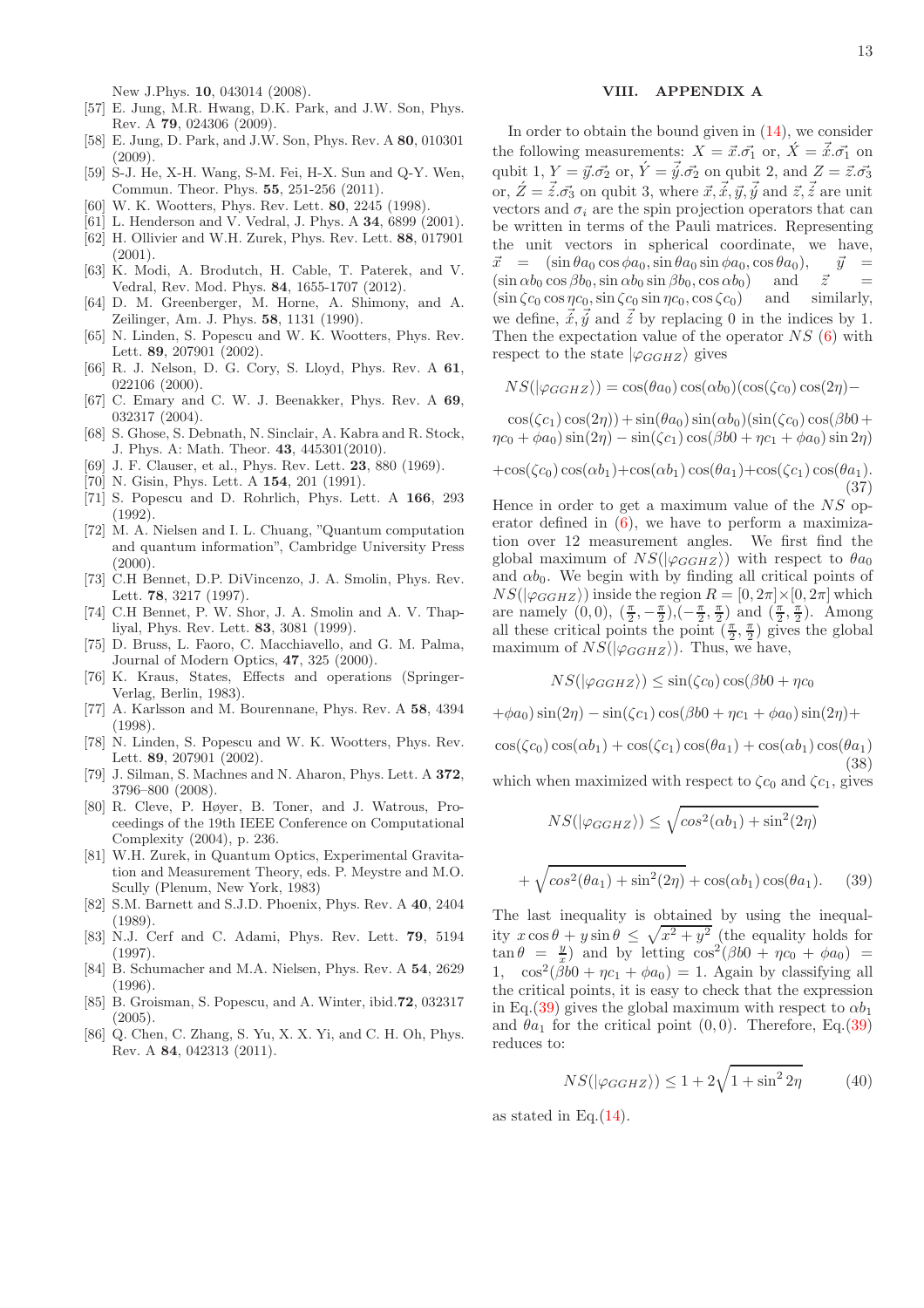# IX. APPENDIX B

For extended GHZ states, the expression of  $NS$  [\(6\)](#page-2-0) is:

 $NS(|\chi\rangle) = A_0((1 - 2\lambda_4^2)Y_1 - 2\lambda_3\lambda_4 \sin(\zeta c1)\cos(\eta c1)) + D_0(2\lambda_0\lambda_3Y_1B_0 + 2\lambda_0\lambda_4 \sin(\zeta c0)C_0 - 2\lambda_0\lambda_4 \sin(\zeta c1)C_1)$ +  $Y_0(1-2\lambda_3^2)$  -  $2\lambda_3\lambda_4 \sin(\zeta c0) \cos(\eta c0) \cos(\alpha b1)$  -  $2\lambda_3\lambda_4 \sin(\zeta c1) \cos(\eta c1) \cos(\theta a1)$  +  $A_1 + 2\lambda_0\lambda_3 B_1 D_1$ . (41)

where  $X_i = \cos(\zeta c i), A_i = \cos(\alpha bi) \cos(\theta a i), B_i =$  $\cos(\beta bi + \phi ai)$ ,  $C_i = \cos(\beta b0 + \phi a0 + \eta ci)$ ,  $D_i =$  $\sin(\alpha b0)\sin(\theta a0)(i=0,1)$  and  $X_0+X_1=Y_0, X_0-X_1=$  $Y_1$ 

Considering above expression as a function of  $sin(\theta a0)$ and  $sin(\alpha b0)$ , we get the critical points:  $(0, 0), (1, 1),$   $(1, -1), (-1, 1), (-1, -1)$ . The global maximum of this function gives the required bound.

Case1: For  $sin(\theta a0) = 0$  and  $sin(\alpha b0) = 0$ 

$$
NS(|\chi\rangle) = X_0(T_1 \cos(\alpha b1) + T_2) + \sin(\zeta c0)(-2T_3 \cos(\eta c0)\cos(\alpha b1) + 2T_3 \cos(\eta c0))X_1(T_1 \cos(\theta a1) - T_2) + \sin(\zeta c1)(-2T_3 \cos(\eta c1)\cos(\theta a1) - 2T_3 \cos(\eta c1)) + A_1 + 2\lambda_0 \lambda_3 B_1 D_1
$$
  

$$
\leq \sqrt{\cos^2(\alpha b1)(T_1^2 + (2T_3 \cos(\eta c0))^2) + 2(T_1 T_2 - 4(T_3)^2)\cos(\alpha b1) + (2T_3 \cos(\eta c0))^2} +
$$
  

$$
\sqrt{\cos^2(\theta a1)(T_1^2 + (2T_3 \cos(\eta c1))^2) + 2(T_1 T_2 - 4(T_3)^2)\cos(\theta a1) + (2T_3 \cos(\eta c1))^2} + A_1 + 2\lambda_0 \lambda_3 B_1 D_1.
$$

where  $T_1 = (1 - 2\lambda_3^2)$ ,  $T_2 = (1 - 2\lambda_4^2)$  and  $T_3 = \lambda_3\lambda_4$  The above expression can be considered as a function of  $\cos(\alpha b1)$  and  $\cos(\theta a1)$  which is maximum for  $\cos(\alpha b1)$  = 0 and  $cos(\theta a1) = 0$ . Hence the bound gets modified as

which on further simplification gives the value 3.

$$
\sqrt{T_1^2 + T_2^2 + 2T_1T_2} + \sqrt{T_1^2 + T_2^2 - 2T_1T_2 + (4T_3\cos(\eta c1))^2} + 1.
$$

which is maximum for  $\eta c1 = 0$ . So, we get the bound as,

$$
\sqrt{4\lambda_0^4} + \sqrt{4(\lambda_3^2-\lambda_4^2)^2+16\lambda_3^2\lambda_4^2} + 1
$$

Case2: For  $sin(\theta a0) = 1$  and  $sin(\alpha b0) = -1$ 

$$
NS(|\chi\rangle) = X_0(-2\lambda_0\lambda_3B_0 + T_1\cos(\alpha b1)) + \sin(\zeta c0)(-2\lambda_0\lambda_4C_0 - 2T_3\cos(\eta c0)\cos(\alpha b1)) + \cos(\zeta c1)(-2\lambda_0\lambda_3B_0 + T_1\cos(\theta a1))
$$
  
+  $\sin(\zeta c1)(-2\lambda_0\lambda_4C_1 - 2T_3\cos(\eta c1)\cos(\theta a1)) + A_1 + 2\lambda_0\lambda_3B_1D_1$   

$$
\leq \sqrt{(2\lambda_0\lambda_3B_0 - T_1\cos(\alpha b1))^2 + (-2\lambda_0\lambda_4C_0 - 2T_3\cos(\eta c0)\cos(\alpha b1))^2}
$$
  
+  $\sqrt{(2\lambda_0\lambda_3B_0 + T_1\cos(\theta a1))^2 + (2\lambda_0\lambda_4C_1 - 2T_3\cos(\eta c1)\cos(\theta a1))^2}$   
=  $G(\cos(\alpha b1), \cos(\theta a1))$ 

 $= G(\cos(\alpha b1), \cos(\theta a1))$ 

which is maximum for  $\cos(\alpha b1) = 0$  and  $\cos(\theta a1) = 0$ . Thus, the bound modified as:

$$
+\sqrt{(2\lambda_0\lambda_3B_0+T_1)^2+(2\lambda_0\lambda_4C_1-2T_3\cos(\eta c1))^2}.
$$

$$
\sqrt{(2\lambda_0\lambda_3B_0-T_1)^2+(2\lambda_0\lambda_4C_0+2T_3\cos(\eta c0))^2}
$$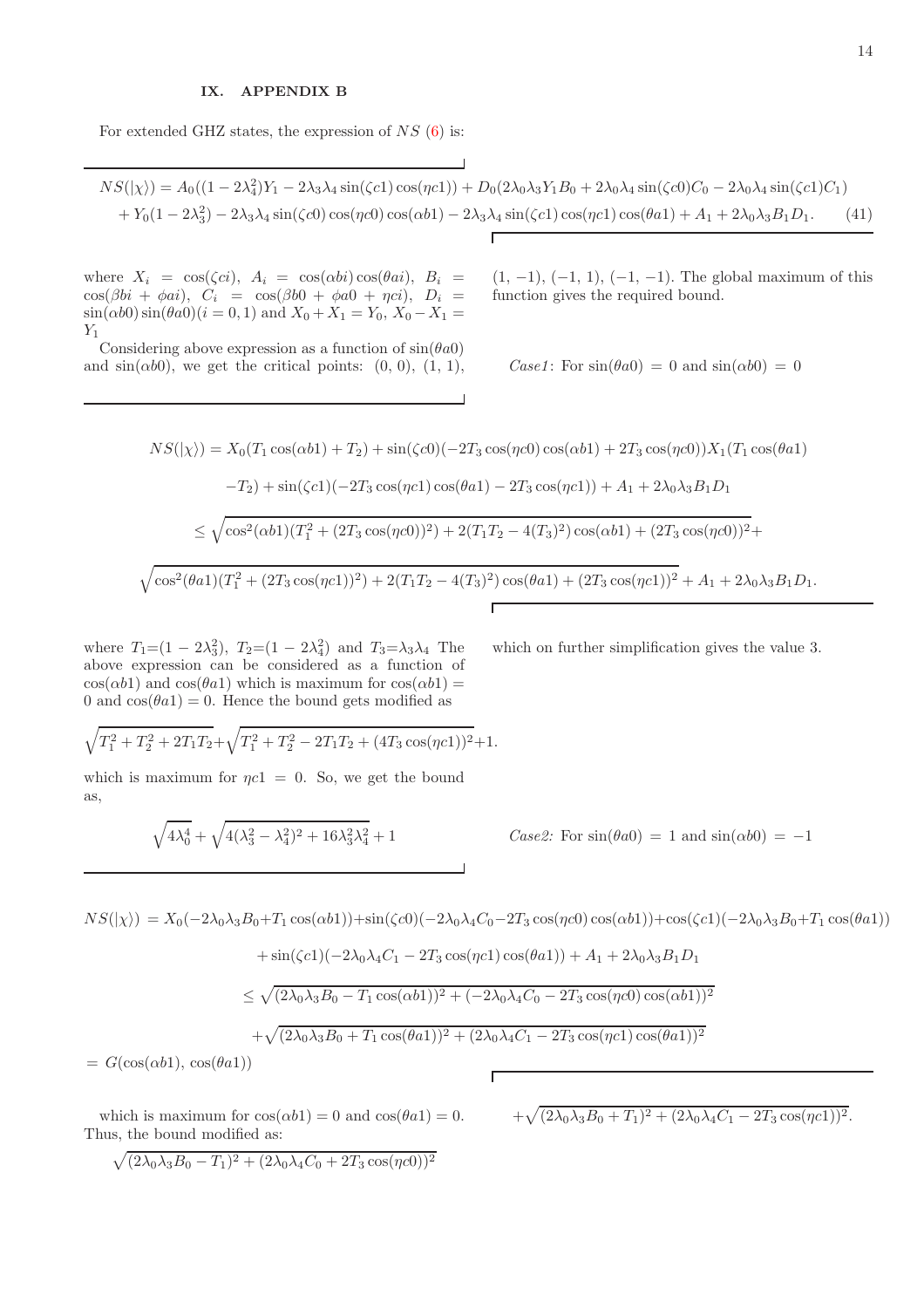Putting  $\beta b0 = \phi a0 = 0$ , and then maximizing over  $\eta c0$ and  $\eta c1$ (maximum for  $\eta c0 = \eta c1 = 0$ ), we get the bound:

$$
\sqrt{(2\lambda_0\lambda_3 - T_1)^2 + (2\lambda_0\lambda_4 + 2T_3)^2} + \sqrt{(2\lambda_0\lambda_3 + T_1)^2 + (2\lambda_0\lambda_4 - 2T_3)^2}
$$

This on further simplification gives

$$
1 + \sqrt{1 + 4\lambda_0^2 \lambda_4^2 + 4\lambda_0 \lambda_3 (1 - 2\lambda_0^2)}
$$
  
+  $\sqrt{1 + 4\lambda_0^2 \lambda_4^2 - 4\lambda_0 \lambda_3 (1 - 2\lambda_0^2)}$ .  
So,  $f(1, -1) = 1 + \sqrt{1 + 4\lambda_0^2 \lambda_4^2 + 4\lambda_0 \lambda_3 (1 - 2\lambda_0^2)} + \sqrt{1 + 4\lambda_0^2 \lambda_4^2 - 4\lambda_0 \lambda_3 (1 - 2\lambda_0^2)}$ .  
Similarly, it can be shown that  $f(-1, 1) = f(1, 1) = f(-1, -1) = f(1, -1)$ .  
Using  $\tau = 4\lambda_0^2 \lambda_4^2$  and  $C_{12}^2 = 4\lambda_0^2 \lambda_3^2$  we get:  $(1 - 2\lambda_0^2)^2 = 1 - (\tau + C_{12}^2)$ .  
Hence

$$
f(1, -1) = 1 + \sqrt{1 + \tau + 2\sqrt{C_{12}^2(1 - (\tau + C_{12}^2))}}
$$

$$
+ \sqrt{1 + \tau - 2\sqrt{C_{12}^2(1 - (\tau + C_{12}^2))}}.
$$
Clearly,  

$$
f(1, -1) > 3
$$
 if  $\sqrt{1 + \tau + 2\sqrt{C_{12}^2(1 - (\tau + C_{12}^2))}}$ 
$$
+ \sqrt{1 + \tau - 2\sqrt{C_{12}^2(1 - (\tau + C_{12}^2))}} > 2
$$

which on simplification gives,  $f(1,-1) > 3$  if  $\tau > C_{12}^2$  –  $\tau C_{12}^2 - C_{12}^4$ , i.e.,  $\tau > \frac{C_{12}^2 (1 - C_{12}^2)}{1 + C_{12}^2}$ . So, the global maximum of  $f(\sin(\theta a0), \sin(\alpha b0))$  is given by

$$
\max\{3, 1 + \sqrt{1 + \tau + 2\sqrt{C_{12}^2(1 - (\tau + C_{12}^2))}}
$$

 $+\sqrt{1+\tau-2\sqrt{C_{12}^2(1-(\tau+C_{12}^2))}}\}$ 

Thus we get the required bound Eq.[\(22\)](#page-5-0). For MS subclass,  $\lambda_0 = \frac{1}{\sqrt{2}}$  $\frac{1}{2}$ ,  $\lambda_3 = \frac{\cos(\eta)}{\sqrt{2}}$  and  $\lambda_4 = \frac{\sin(\eta)}{\sqrt{2}}$ . So  $\tau = \sin^2(\eta)$  and  $C_{12}^2 = \cos^2(\eta)$ . Hence the bound becomes:

$$
1 + \sqrt{1 + \sin^2(\eta) + \cos^2(\eta)(1 - \sin^2(\eta) - \cos^2(\eta))}
$$

$$
+ \sqrt{1 + \sin^2(\eta) - \cos^2(\eta)(1 - \sin^2(\eta) - \cos^2(\eta))}
$$

$$
= 1 + 2\sqrt{1 + \sin^2(\eta)}
$$
which is the bound (20) for Maximal Slice states.  
**X. APPENDIX** C

Calculation of monogamy score  $\delta_D$  of GGHZ class and subclass S of extended GHZ class of states: The mutual information, for a quantum state  $\rho_{AB}$ , is given by [\[81](#page-12-22)[–85\]](#page-12-23):

$$
\mathcal{I}(\rho_{AB}) = \mathcal{S}(\rho_A) + \mathcal{S}(\rho_B) - \mathcal{S}(\rho_{AB}). \tag{42}
$$

where  $S(\rho)$  denotes the Von Neumann entropy of the state  $\rho$ . The classical mutual information for a bipartite quantum state  $\rho_{AB}$ :

$$
\mathcal{J}(\rho_{AB}) = \mathcal{S}(\rho_A) - \mathcal{S}(\rho_{A/B}). \tag{43}
$$

 $\mathcal{S}(\rho_{A/B})$  is the quantum conditional entropy given by:

<span id="page-14-0"></span>
$$
S(\rho_{A/B}) = min_{\Pi_i^B} \sum_i p_i S(\rho_{A/i})
$$
 (44)

where the minimization is over all rank-1 measurements,  $\Pi_i^B$  performed over subsystem B. Here  $p_i$  is the corresponding probability for obtaining the outcome  $i$  and  $\rho_{A/i}$  denotes the corresponding post measurement state of the subsystem  $A$ . The quantum discord  $[62, 63]$  $[62, 63]$  $[62, 63]$  of a state  $\rho_{AB}$  is given by:

$$
\mathcal{D}(\rho_{AB}) = \mathcal{I}(\rho_{AB}) - \mathcal{J}(\rho_{AB}). \tag{45}
$$

For GGHZ class of states,  $\rho_{ABC} = |\varphi_{GGHZ}\rangle\langle\varphi_{GGHZ}|.$  $\rho_{AB} = \rho_{AC} = \cos^2(\eta) |00\rangle\langle 00| + \sin^2(\eta) |11\rangle\langle 11|$ . Now both of  $\rho_{AB}$  and  $\rho_{AC}$  are classical quantum states (i.e., they are of the form:  $\sum_{p_k} \rho_k \otimes |k\rangle\langle k|$ . Hence  $D(\rho_{AB}) =$  $D(\rho_{AC}) = 0$  (discord of a classical state vanishes).  $\rho_{A:BC}$  is a bipartite (with A as one party and B and C together taken as another party) pure state. As quantum discord of a bipartite pure state is equal to its measure of entanglement,  $D(\rho_{A:BC})$  is given by the Von Neumann entropy of the corresponding reduced states. Hence

$$
D(\rho_{A:BC}) = S(\rho_A)
$$
  
= -(\cos<sup>2</sup>  $\eta$  log<sub>2</sub>(cos<sup>2</sup>  $\eta$ ) + sin<sup>2</sup>  $\eta$  log<sub>2</sub>(sin<sup>2</sup>  $\eta$ )).

This gives the the discord monogamy score of  $|\varphi_G HZ\rangle$ . For subclass S of extended GHZ class of states  $\rho_{ABC}$  =  $|\chi\rangle\langle\chi|$ .

$$
\rho_{AB} = \lambda_0^2 |00\rangle\langle00| + (1 - \lambda_0^2)|11\rangle\langle11| + \lambda_3\lambda_0(|00\rangle\langle11| + |11\rangle\langle00|).
$$

In order to calculate the discord of a state one has to calculate  $Eq. (44)$  $Eq. (44)$  which is hard to compute for obvious reasons. However  $\rho_{AB}$  belongs to the class of X states for which an algorithm calculating discord is reported in [\[86\]](#page-12-25). Following the technique used there we get